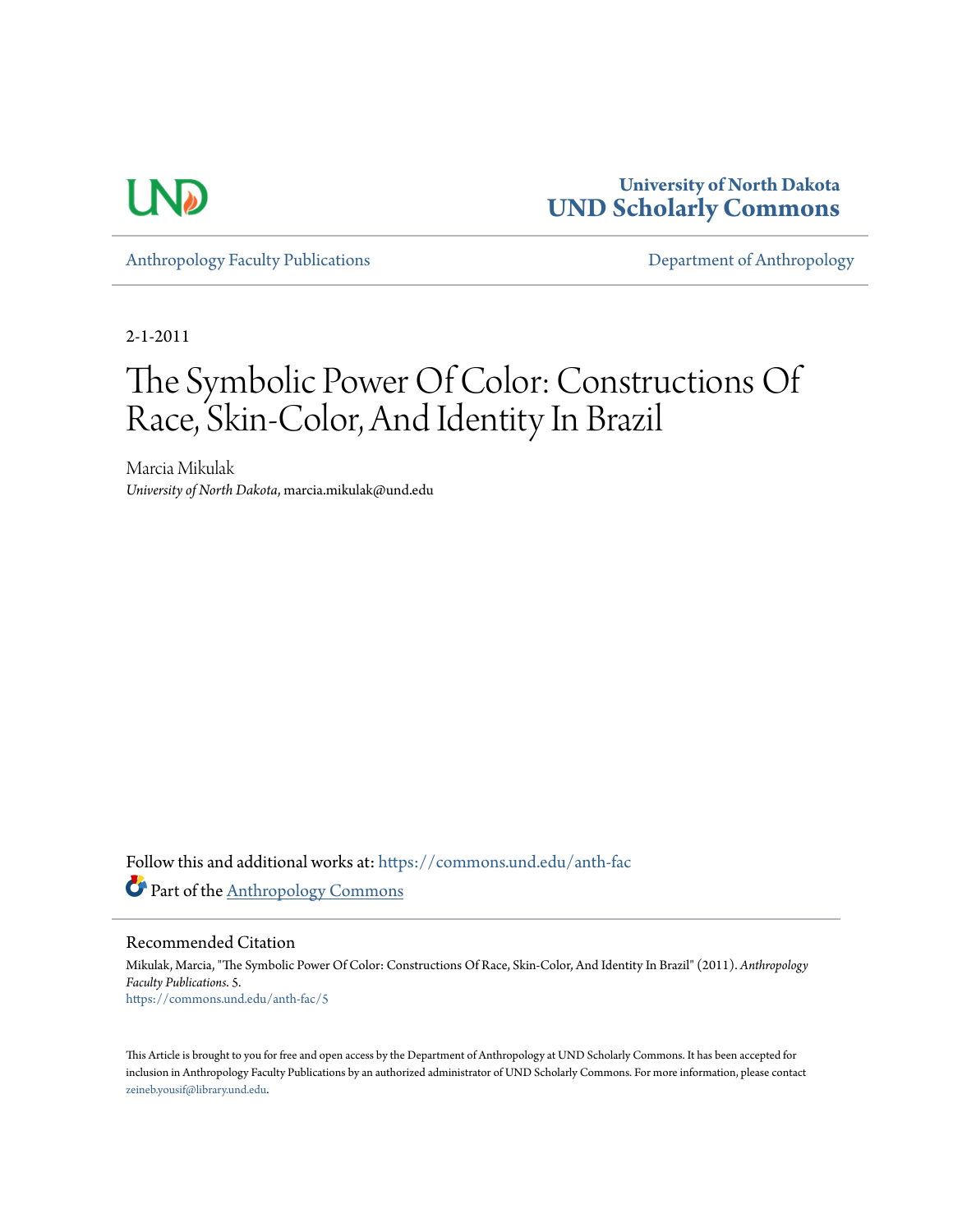# **THE SYMBOLIC POWER OF COLOR: CONSTRUCTIONS OF RACE, SKIN-COLOR, AND IDENTITY IN BRAZIL**

Marcia L. Mikulak *University of North Dakota*

#### **ABSTRACT**

*Some current cultural anthropologists define race as a social construct, yet explorations of the socio-historical constructions that give form and structure to racial identities perpetuating notions of "race" are rarely discussed. This study explores the theory of racial formations proposed by Michael Omi and Howard Winant as it applies to Brazil's racial project, arguing that Brazil's rhetoric on race and national identity during the late 19th to early 20th century culminated in a racial project ultimately known as* democracia racial*. As a result, I propose that Brazilian racial consciousness is symbolically pluralistic, encompassing race, social class, and social position, generating a particularly virulent, yet silent form of racism. I expand upon racial formation theory through analysis of my fieldwork carried out in Belo Horizonte, Minas Gerias, in 2004. This analysis illustrates how contemporary Brazilian social structure and daily cultural discourses on race, skin-color, racial identity, and social marginalization reflect the nation's early racist ideology, yet contest its reality. Informants discuss self-identifications of skin-color, the meanings attributed to color tonalities, and the impact racism has on their daily lives.*

#### **REFLEXIVE STATEMENT**

*For the majority of my childhood and adolescent years, I lived near Sacramento, California, growing up in a military family; however, between the ages of three and seven, my father was stationed in Rio de Janeiro, Brazil during the Getulio Vargas era in the early to mid-1950s. The four years that I spent in Brazil not only made a strong impression on me, but also provided me with a life-long connection to Brazil, the people, and the Portuguese language. As an undergraduate student during the late 1960s and 1970s, I had strong relationships with a variety of impressive African American jazz musicians in the San Francisco Bay Area, and one of my first strong romantic relationships was with a Black musician. My memories of the civil rights movement and of the treatment that I received as a young white women in a relationship with a Black man has remained with me, and has led me to question the root causes of racism, inequality, and violence in mid-to late 20th century America. During my doctoral research in anthropology in Brazil with street and working youth, I was once again in Rio de Janeiro (1998 to 2000) where I became aware of the "racial" demographics that describe the majority of street and working youth. The prevalence of darker-skinned Afro-Brazilian children and youth who work the streets of Brazil's metropolitan areas struck me as significant, and I wondered why so little social science research had focused on racial issues in Brazil. Since my field work continues to explore the intersections between human rights, racism, violence, and identity, this article grew out of my doctoral research with*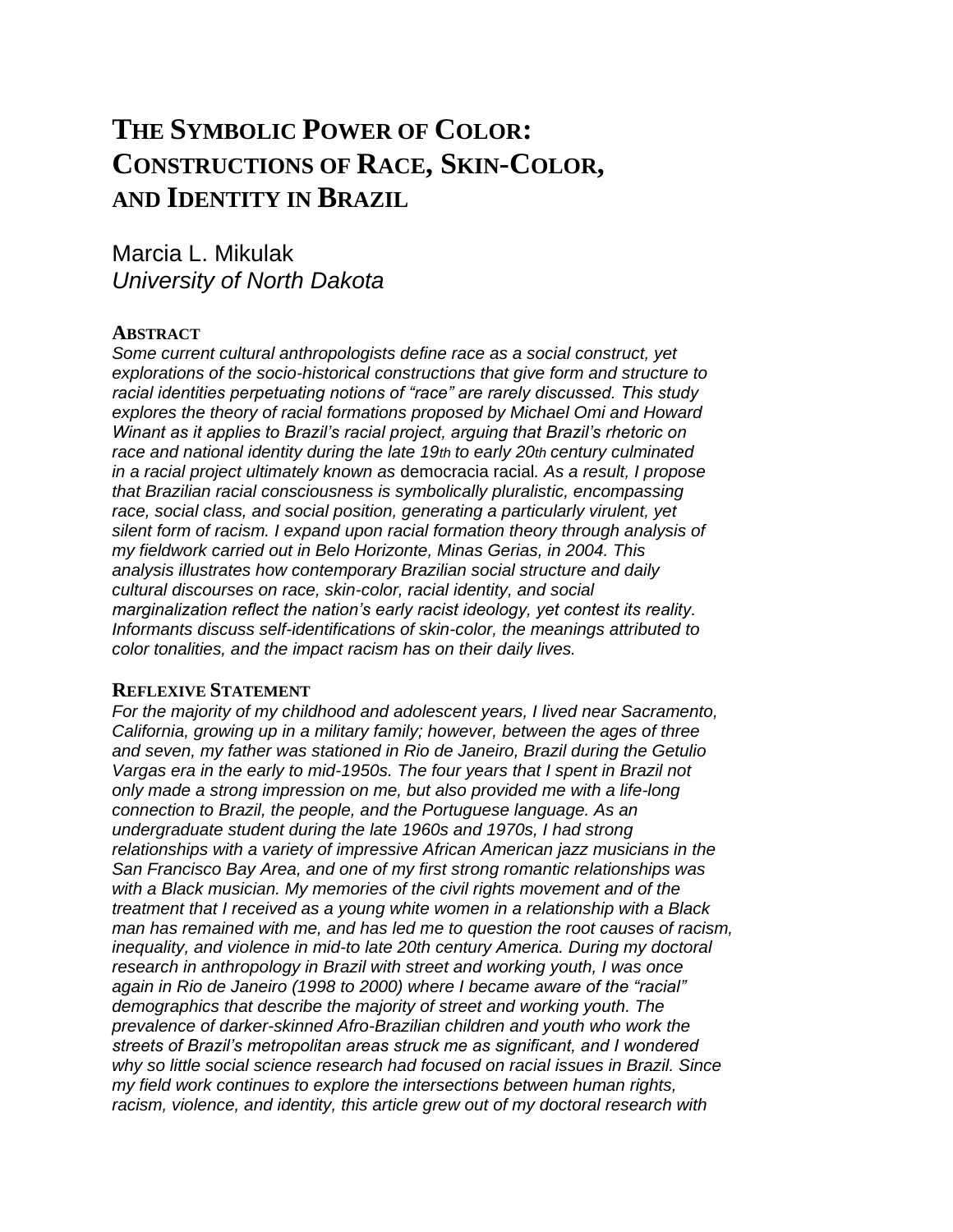#### *darker-skinned Afro-Brazilian youth in Minas Gerais, Brazil.*

"The *Negro*<sup>1</sup> brings everything related to poverty, to being a servant, – because the idea of being *Negro* is the question of being a servant, a subordinate. What is the image of the *Negro*? A beast-of-burden. Who will ever be proud of being a beast-of-burden? I mean, the Brazilian consciousness about who the *Negro* is, is really what needs to be changed" (State School *Professora*, 2004).

The above quotation demonstrates the frustration and anger expressed by an Afro-Brazilian state school professor during a focus group discussion that I conducted on "race"<sup>2</sup> in Belo Horizonte, Brazil, in 2004. Her words exemplify the sentiments held by many who experience racial discrimination in Brazil. Such sentiments frequently remain within the private realm of personal experience and private discourse. While numerous social science texts have been published that disparage Brazil's *democracia racial*,<sup>3</sup> this myth continues to persist (Burdick 1998; Hanchard 1994, 1999; Lovell 2000; Marx 1998; Reichmann 1999; Sansone 2003 Schwarcz 1999; Skidmore 1995;Telles 2004;Twine 1998). A complex socio-historical "racial" paradigm continues to inform Brazilian national social policies and popular public discourses about skin color and biological phenotypes. Ninteenth century scientific notions of race as a biological reality used to classify human populations into categories and evolutionary hierarchies are no longer credible. However, popular (folk) discourses that attribute race to skin-color, phenotypical appearances, and social hierarchies continue to direct race relations in Brazil. This paper is a compendium of socio-historical evidence and current ethnographic data that I collected in 2004 on how the Brazilian racial project of *democracia racial* is reflected, reproduced, and challenged in the everyday discourse of Brazilians.

As a doctoral student in anthropology who conducted research with streetandworking children in Rio de Janeiro and in Curvelo, Minas Gerais, (from 1998 to 2000), and again in 2004, I became aware of the effects of "race" on my research participants and Brazilian friends. My field-notes and observations recorded evidence of racial discrimination that were based on both skin-color and phenotypical appearances. For example, the stereotypes and common Brazilian Portuguese terms (*moleque, trombadinha,* and *pivete*<sup>4</sup>) that are used to define street children are pejorative (Stephens 1999; Mikulak 2002). When asking the children with whom I worked (96 percent of whom were darkerskinned phenotypical Afro-Brazilians) if they could explain what racism is, they defined it as being treated in ways that robbed them of their rights (to have a home, food, a family, an education, and to be treated fairly). Yet, when these same children were asked if they experienced racism, they could not identify personal experiences with racism, and would usually respond that, "Brazil doesn't have racism; that happens in America!" or, "In Brazil, we're a mixture of everything, so there's no racism here!" Many of these children lacked basic health care, were often undernourished, and most worked on the streets in the informal market before or after school, and some did not attend school due to their economic need to work (Mikulak 2002).

Anthropologist Robin Sheriff (2000) argues that social scientists have focused on the "loud places of history," assuming that public discourses about everyday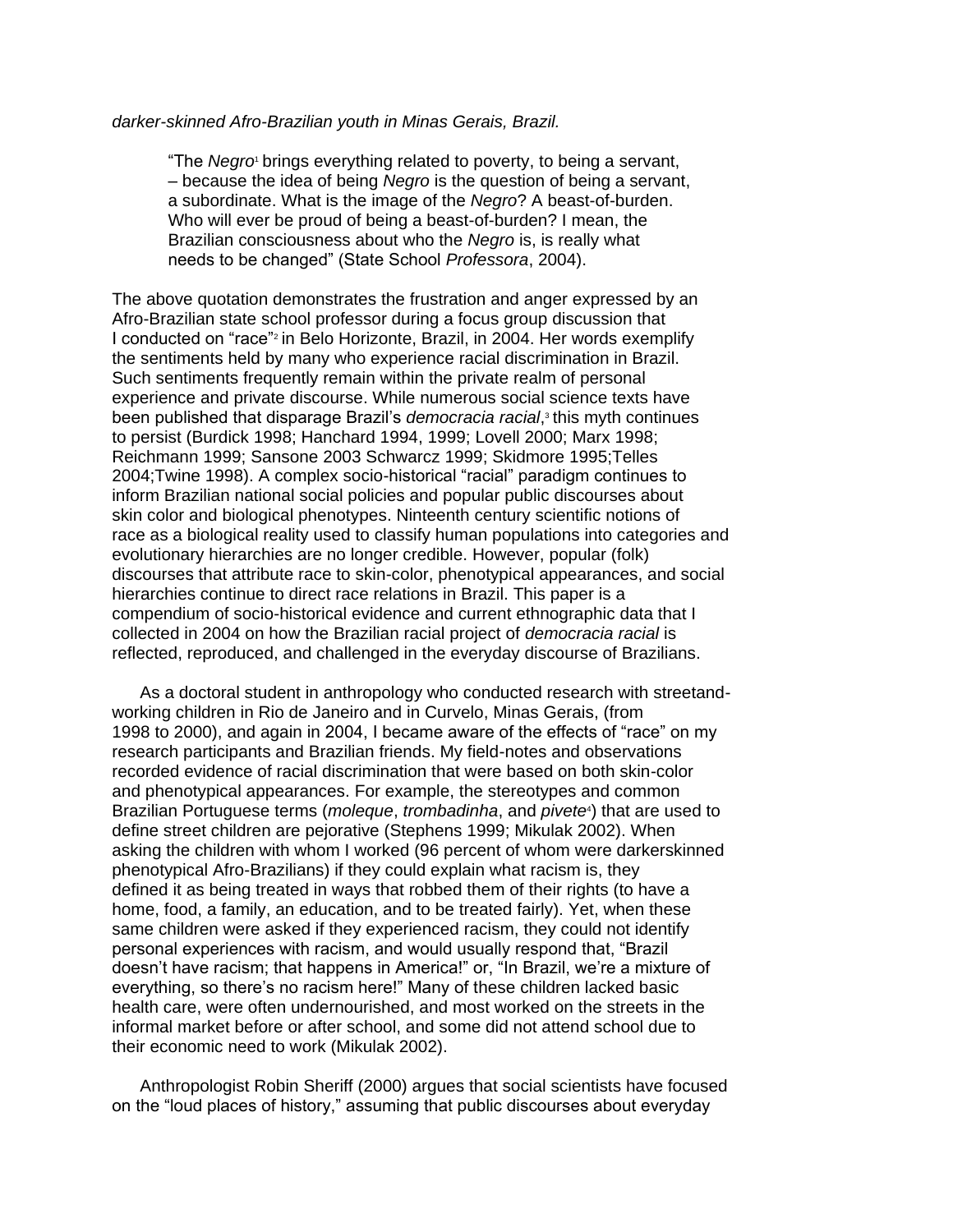life reveal topics of importance. According to Sheriff, it is about that which we do not speak that is both under-recognized and under-studied by anthropologists and other social scientists: silence is socially experienced and culturally codified, and requires tacitly shared understandings that result in unconscious complicity (Sheriff 2000:114). Granted, such complicity does not necessarily imply a lack of consciousness about discrimination based on race (or any other identifier), but it does corral sentiments of anger and frustration into the realm of forbidden topics for public discourse. Over time, my investigative questioning of working children began to unravel the façade of *democracia racial*. When discussing race, inequality, and marginalization with the parents of my child informants, they felt at liberty to speak about their experiences of social exclusion and racial discrimination (Mikulak 2007b). Socially silenced "places" are the habitat in which hegemony thrives, successfully cloaking the oppressive practices from all social groups living within its grasp, but nonetheless finding purchase in individual and collective consciousness. Within the privacy of their home or in a casual discussion with close friends are the settings where the myth of *democracia racial* is candidly challenged.

In 2004, I returned to Brazil to study the symbolic meanings of skin-color terms and racial discrimination. Again, my data from focus groups and through daily conversations with research participants confirmed the practice of everyday silent racism, and supported Sheriff's findings. The lack of public discourse about "race" and racism in educational institutions and public media outlets is a cultural practice that assists in ensuring the collective compliance to a powerfully constructed Brazilian identity: the belief and practice of *democracia racial*. Carefully crafted by the Brazilian "elites" after the abolition of slavery, the myth of *democracia racial* assures that the origins of embedded negative stereotypes remain both elusive and silent. In addition, my research data also confirm that my informants are aware of the myth of *democracy racial*, and contest its reality in private discourses.

My research data suggest that social groups (those that are based on race, gender, age, or socio-economic status) interact within the hegemony of culturally sanctioned silences in different ways, producing subtle ideological complexities that assist in perpetuating racial social norms and maintaining cultural silences about racial discrimination. For example, the working poor often blame themselves for their poverty; poor, darker-skinned, racially stigmatized working children argue the need to support their parents and to be "parents" to their younger siblings, while justifying the discrepancies of obvious social, racial, and class inequalities. Brazil's African descendants publicly deny, yet privately acknowledge, their own evidence of discrimination, while enduring social marginalization and exclusion. Protected by walls topped with embedded broken glass, "elites" (wealthy families, landed elites, and nouveau-riche) reside in communities that evade the existence of racism while supporting institutionalized practices of racial exclusion. These "elites" explain their fears of *favelados*<sup>5</sup> and *marginals* in terms of social class and educational differences, effectively denying the daily reality of racism in their communities. Brazil's wide range of skin-color designations allows individuals to self-select their color identities based on location, context, gender, and social class, providing evasive strategies that partially mitigate the impact of racism, and in turn assist in perpetuating the myth of *democracia racial*.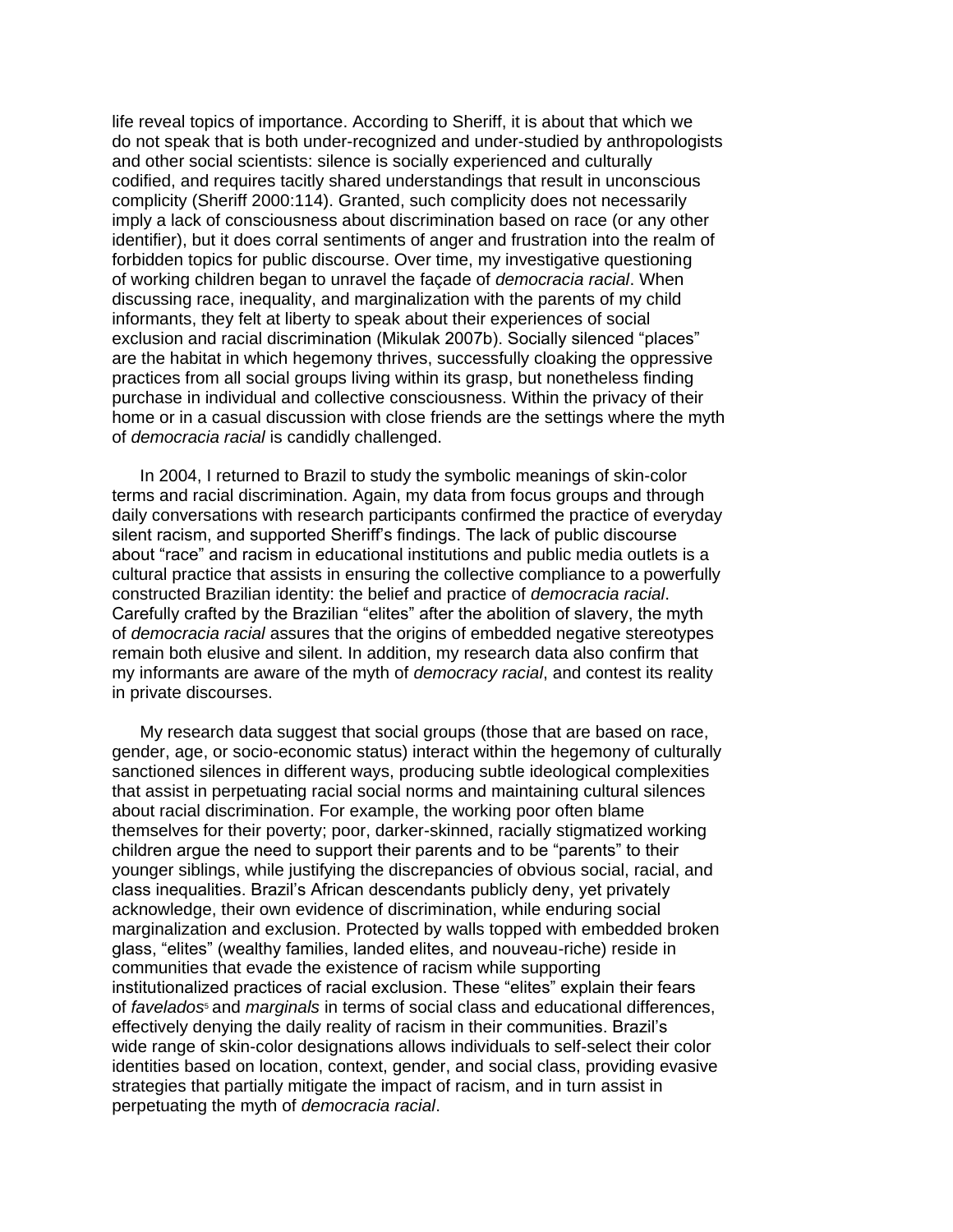Institutional and social racism can, in part, be traced to the late 19th century national project of miscegenation and racial mixture known as *democracia racial*. The constructed ideology of *democracia racial* is not only embedded in patterns of social relations, but also in the practices of market economies, imbalanced educational systems, and exclusionary health care services. Current forms of racism and social inequality exist in modified but equally disturbing forms, and each was born from a definite political, historical, and economic context linked to the project of constructing a new Brazilian identity (Leal 1977; UNICEF 2004).

# **RACIAL FORMATION THEORY AND THE CULTURAL PRACTICE OF RACISM**

Omi and Winant (1994) outline a theory of race and racism that provides the basis for analysis of the symbolic power<sup>6</sup> of historical racism in the lives of *favela* residents and university professors in this study. Omi and Winant argue that race is a complex of social meanings about the differences inherently found across human bodies. They argue that, while human physical characteristics (phenotypes) are biologically based, selection of these traits for use by social groups for racial identification is always socially and historically constructed. Since a biological basis for distinguishing visible human racial groups does not exist, and as anthropologist and human geneticist Alan Tempelton argues, "…the existence of human races cannot be demonstrated by using [the] quantitative threshold definition of race" (Goodman, Heath and Lindee 2003:240), it becomes necessary to understand how the concept of race continues to shape and structure social and cultural world views.

In addition, Omi and Winant argue that in order to understand the power that current prejudice and discrimination have on individual and collective consciousness, perceptions about "race" must be examined in relationship to historical, geo-political, and socio-cultural patterns (Omi and Winant 1994). The unique socio-historical processes that formed racial categories, and the institutions and governmental programs that absorbed, directed, and implemented racial practices, are key to understanding how race, social class, and discrimination have been expressed in Brazil. Currently, the same historical processes that produced Brazil's racial project continue in modified forms, thus perpetuating "…one of the world's most unequal distributions of income" (Skidmore 2004:133). The causes of Brazil's income inequality include cultural, racial, political, and economic factors that have remained resistant to democratic projects attempting to achieve a modicum of equality (Skidmore 2004). The conditions that created racialized identities and social inequalities are social productions that Marx stated long ago, and Brazilian Nunes Leal articulated in his critique of representative government in Brazil, "The conditions of production are at the same time the conditions of reproduction" (Marx 1977:711; Leal 1977). Social actors are engines of both production and reproduction, and as such are the only possible means for the reversal of "racialized social systems" (Weyland 2008).

Presented next is a brief discussion on race from a social science perspective, and a detailed discussion of the historical construction of Brazilian national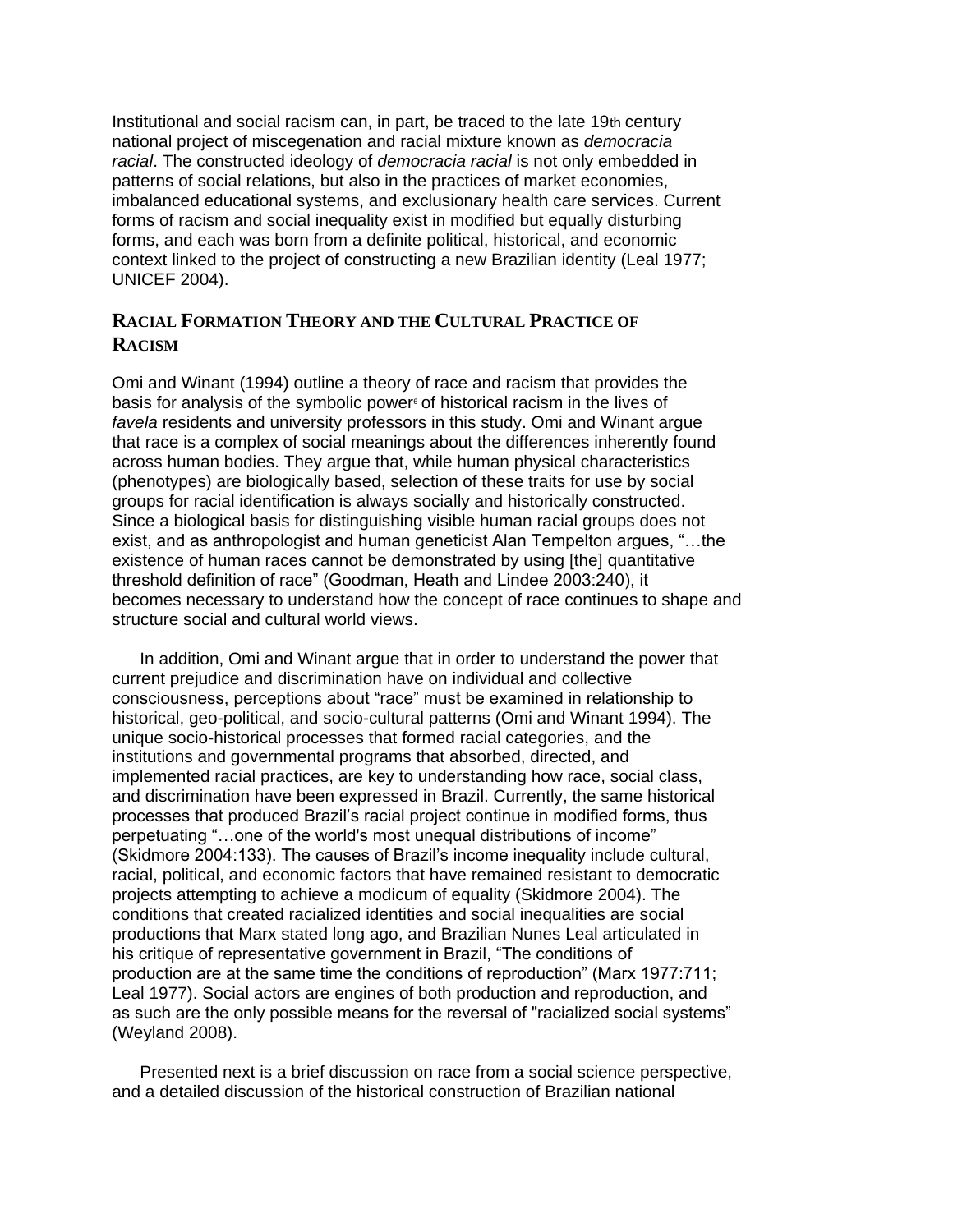racial identity. My ethnographic data demonstrate some of the ways in which racism in Brazil currently functions at both the macro and micro levels of everyday life, and is a legacy of the historical constructions of Brazil's racial project, *democracia racial*.

#### **SOCIAL SCIENCE, RACE, AND BRAZILIAN RACIAL DEMOCRACY**

In 1998, the American Anthropological Association (AAA) adopted a draft statement on "race," declaring the concept of "race" as a cultural construct that,

…evolved as a worldview, a body of prejudgments that distorts our ideas about human differences and group behavior… [fusing] myths [about] human behavior and physical features together in the public mind. Such myths bear no relationship to the reality of human capabilities or behavior (AAA 1998).

While the AAA's statement on "race" conflates biological criterion for race into the paradigm of culture and ethnicity<sup>7</sup>, it does little to explain the meaning of race, its role in socio-cultural contexts, or the forces that cause and perpetuate it. Within the past 15 years, social scientists have been relatively silent on the topic of racial discrimination in Brazil and have done little to expose its historical origins. Since then, many social scientists (anthropologists and sociologists) have focused attention on Brazil's *democracia racial*. Thomas Skidmore's classic, *Black into White: Race and Nationality in Brazilian Thought*, demonstrated how the elite Brazilian intelligentsia developed misconceptions about race throughout the Old Republic, based upon notions of positivist white superiority embedded in social science theories (Skidmore 1995). Other scholars such as Twine (1998), Reichmann (1999), Burdick (1998), and Sheriff (2000), have provided important evidence of racism as experienced by Afro-Brazilians living within *democracia racial*.

Twine analyzes everyday discourses and practices of Afro-Brazilians that sustain and naturalize white supremacy, while Reichmann exposes the structural components of contemporary racial dynamics and the economic, educational, and social impact of these on Afro-Brazilians. The efforts of the *movimento Negro* activists are explored by Burdick, whose work examines racism in tandem with popular religion, Afro-Brazilian activism, the Brazilian nation-state's resistance to activism, and the cultural politics of gender. Sheriff's work plumbed the depths of Afro-Brazilian consciousness and explored domains of cultural silences among Brazilian *favaledos* in Rio de Janeiro; her work ethnographically demonstrates the reality of everyday racism experienced by Afro-Brazilians. My own work with Brazilian street-and-working children (the majority of whom are darker-skinned African descendents) demonstrates how poverty, racism, and cultural constructions of childhood impact many children of color (Mikulak 2002; Mikulak 2007a; Mikulak 2007b).

Over the past 15 to 20 years, several government agencies have compiled data on social, economic, and educational categories across ethnic and gender lines, thus providing more reliable information on racial inequalities from which a new body of literature on Brazilian racism has emerged. According to sociologist Marcelo Paixão at the Federal University of Rio de Janeiro, such data has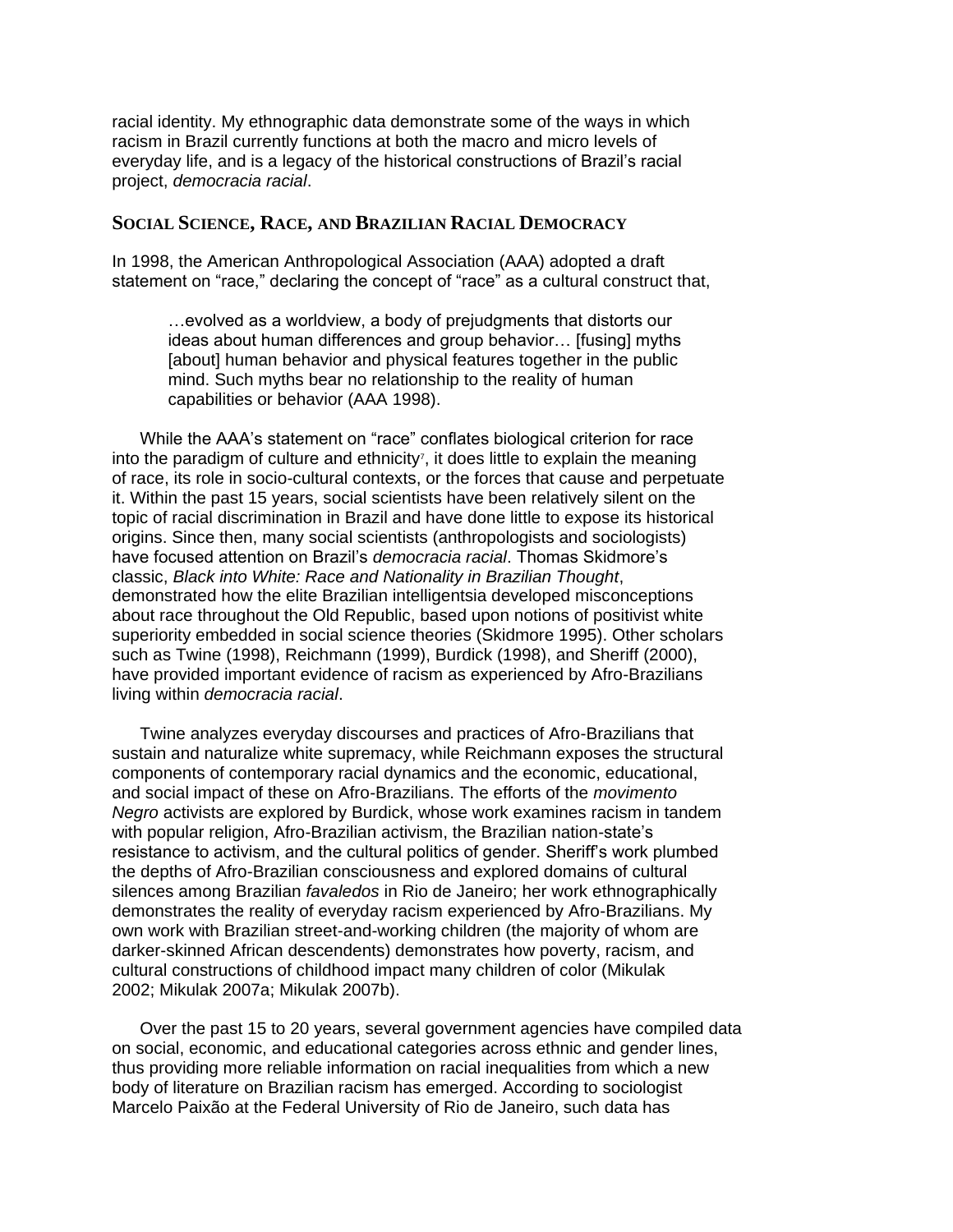contributed to the deconstruction of the myth of *democracia racial*, resulting in an ever-increasing amount of Brazilian social science data on racial inequality (Paixão 2004:744).<sup>8</sup>

In spite of the growing evidence of racism in Brazil, few social scientists have explored the embedded racial meanings associated with skin-color. In Brazil, skin-color identification systems are seemingly embodied representations of 19th century racist "scientific" notions about Africa and her people. Such "scientific notions" supported the agenda of Manifest Destiny and guided the Western world's policies on colonization, slavery, and modernization, crafting deep social and cultural beliefs about racial and ethnic identity that have become part of the structure of everyday life in Brazil (Rodriguez 1992; Segato 1998; Sheriff 1997). These structural influences exist in regional linguistic racial and ethnic stereotypes of people that include such terms as *caboclos*, *sertanejos*, and *caipiras*. <sup>9</sup> Currently, Brazilian structural social inequality is broadly defined by the continued perpetuation of stereotypes developed by 19th century European scientific notions of racial categories that reflect *democracia racial* through the use of skin color terms, regional demographics, and phenotypical descriptors of personal physical attributes.

Robin Wright, at the *Universidade Estadual de Campinas*, critiques Ribeiro (1922 − 1997) who is considered by some Brazilianists to be Brazil's "father of anthropology":

…Ribeiro presents his paradoxical vision of Brazil as a "homogeneous and unified" people, yet [Brazil is] a house of cards, a barrel of gunpowder riddled with internal social contradictions and explosive racial and social tensions which, in fact, are becoming ever more evident as time goes on (Wright 2002:703).

Ribeiro (who was Minister of Education under President Goulart, and held a variety of other educational and political posts) was an influential Brazilian anthropologist, author, and politician whose notions of Latin American identity as homogeneous, uni-ethnic, and unified perpetuated Brazil's myth of a *democracy racial*. Ribeiro's historical account of the evolution of the "Brazilian" people is based on notions of cultural evolution whose roots spring from the late 19th century pseudo-science of Social Darwinism (Ribeiro 2000). The tensions described by Wright demonstrate the power that politicians such as Ribeiro can use to reinforce national histories that attempt to create false notions of racial uniformity. While Ribeiro sought to understand the racial tensions, complexities, and contradictions within Brazilian society, he also perpetuated national ideologies of ethnic unity that further solidified the racial tensions he sought to understand.

Anthropologist Carole Nagengast argues that the crisis of the contemporary nation-state lies in their ability to create and maintain a consensus among its citizens "…about what is and what is not legitimate. When consensus fails, ethnic or political opposition, which is otherwise suppressed or subtle, becomes overt; the state, of course, cannot allow this to happen" (Nagengast 1994: 109- 110). Brazil's racial project exemplifies the force and longevity of the power of the nation-state's role in the creation of *democracia racial*, where attempts at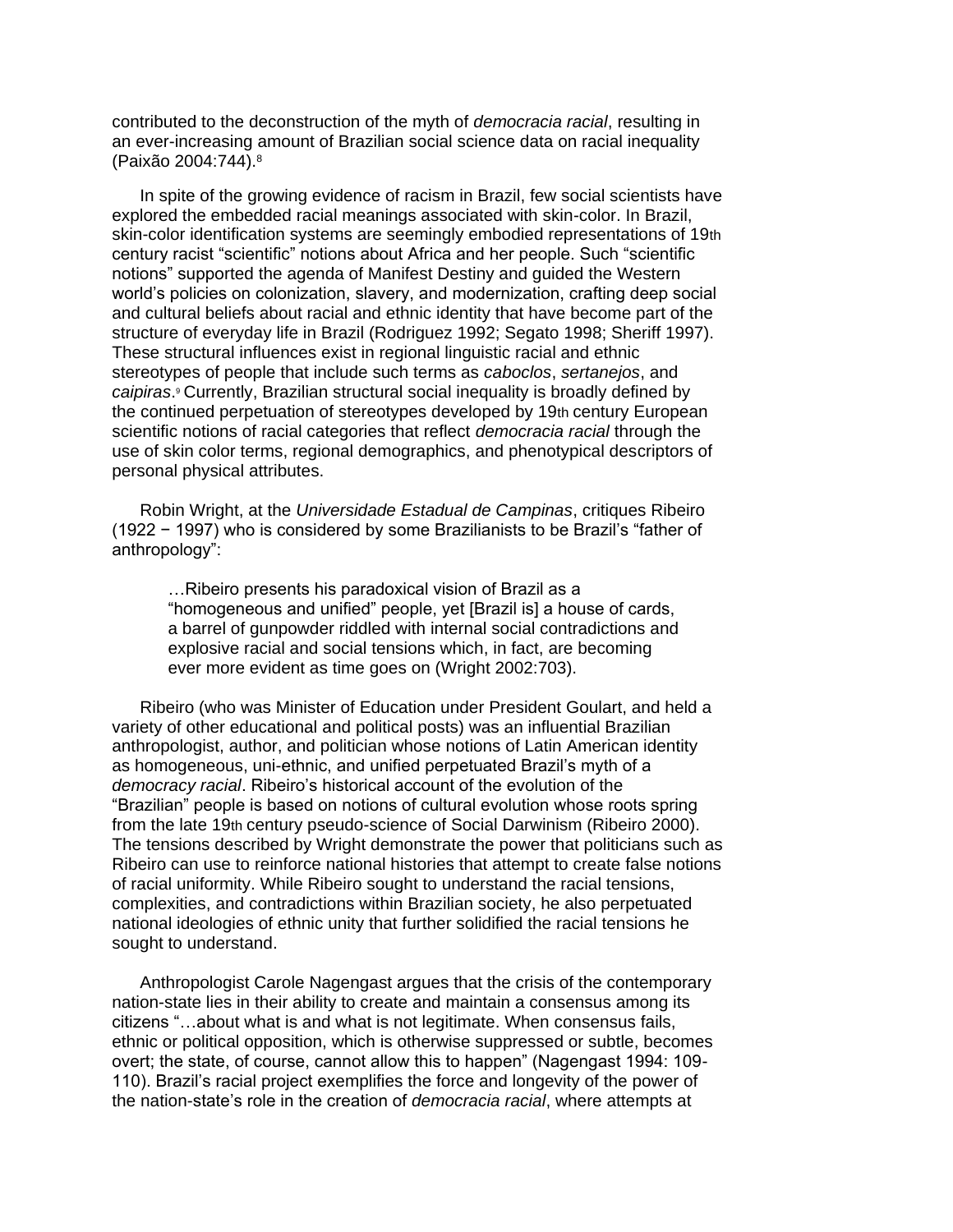"Black is Beautiful" movements were deemed "un-Brazilian;" Skidmore notes the movement itself was "…branded by many whites as a foreign import" (Skidmore 1983:108). Some social scientists argue that such denials of the Black Movement illustrate the degree to which Brazilian Blacks are culturally alienated (Fontaine 1985; Hale 1997; Healey 2003). "Black is Beautiful" movements in Brazil have struggled mightily to politicize the use of the term *Negro* as a positive indicator of Black Pride with little success (Baran 2007).

Strategies to deny the legitimacy of "black pride" social movements in Brazil have succeeded for several reasons:

- The myth of *democracia racial* effectively convinces Brazilians of all phenotypes and color-tonalities that race is not an issue, and many who experience racism deny its existence.
- Little national, state, and municipal attention via local media outlets has been paid to racism as a social experience. Open public discourse about the popular beliefs of what "race" is, and how race has been historically constructed and reconstructed is largely discouraged and ignored in Brazilian media and educational textbooks.
- Individuals experiencing racism have little to no knowledge and/or access to recourses to take action against racial discrimination.
- National laws that legally define "racial" differences do not exist (as in the U.S.'s "Jim Crow" or South Africa's apartheid), and as such, the experience and topic of racism is not "real" to Brazilians of all colors and phenotypes.

Thus, for people to talk about and struggle against racial discrimination, they must know that it exists, and be able to validate its existence through social discourse and participation in local and national organizations that combat racism.

While I emphasize that the denial of racism is a tool used by both oppressors *and* the oppressed to maintain a racial status-quo (hegemony), I do not wish to victimize the victims of racial discrimination. The nature and function of hegemony is such that not only the "powerful" reinforce discourses about racism, but also the racially oppressed often insist that they are not oppressed, frequently denying experiences of discrimination in their lives (de Paula Souza 2005). The works discussed above substantiate evidence of racism in Brazil, but few bring together the historical antecedents of science, history, anthropology, and ethnographic research under a single tome to examine the powerful effects that historical, political, and cultural constructions of "race" have on contemporary life in Brazil.

# **THE HISTORICAL CONSTRUCTION OF DEMOCRACIA RACIAL: 15TH TO 19TH CENTURIES**

In the late 15th century, the epoch of European colonization brought about the eventual integration of global economics. The practice of slavery and its brutal exploitation of human labor provided fertile ground for the propagation and exploitation of race, and the burgeoning scientific revolution, beginning in the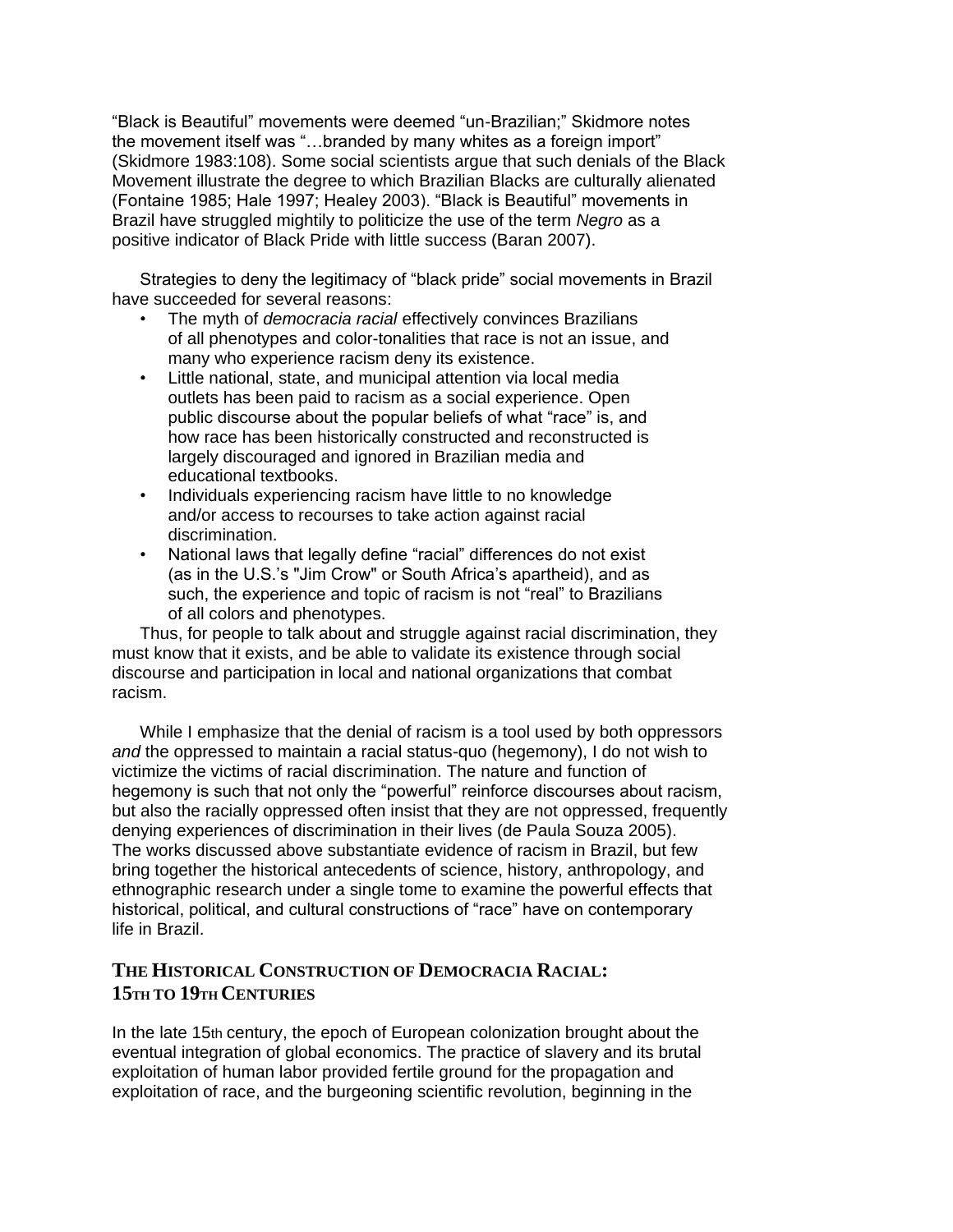Enlightenment, added validity and justification for the subjugation of peoples-ofcolor (Bonilla-Silva 1999; Skidmore 1995; Winant 2000).

The effects of 300 years of Portuguese colonization assured the continuation of Brazil's slave economy long after the end of the slave trade in 1850. As a result of competing tensions between military and political elites and increasing international disapproval of Brazil's continued practice of slavery, abolition was not achieved until 1888 (Skidmore 1999). Fearing that abolition of slavery, and the social system of master-slave relations would cause the loss of personal wealth and disrupt long-established hierarchical social structures imported from Portugal's patrimonial and "personalistic"10 (Skidmore 2004) social system, Brazil's "landed-elites" worked to preserve those master-slave relations, thus molding a national identity that disguised structural racism with enduring success (Skidmore 2004; Leal 1977; Prado 1966).11 During slavery, and after its abolition, ideological discussions about Brazilian identity were influenced and informed by imported 19th century science and Social Darwinist anthropological thought "…offer[ing] scientific validation to proponents of racial hierarchies," supporting the denigration of people of color and the racial superiority of whites (Baker 1998:3, 35). The paradox of *democracia racial* lies in a contradictory premise: "…acceptan[ce] of the existence of innate human differences while praising the practice of racial blending" (miscegenation) (Schwarcz 1999:16).

Changing the *Negro* and Indian into a "whiter" (*mestiço*) population required justifying the continuation of miscegenation, blending not only skin-color, but also colonial "master-slave" relations, post-colonial "scientific" paradigms about race, and enforcing Brazil's "personalistic" social system, even among its most "peripheralized" citizens.

Near the end of the 19th century, Brazil's political rhetoric about development and progress promoted the need to construct a new identity for Brazil's racially mixed population. By the end of the 19th century, Brazil had largely accepted the French sociology of de Gobineau's "On the Inequality of the Races," and Moreau's "Treaties on Physical, Intellectual, and Moral Degenerations," where Gobineau argued that "pure" conquering races (Western Europeans) degenerate after reproducing offspring with "inferior" races (Indigenous and African peoples), and Moreau defined degeneration as the hereditary transmission of weak traits from inferior to superior races (de Gobineau 1856; Borges1993). Due to the mixture of three "distinct races" (Portuguese, Indigenous, and African, the latter two of which were viewed as degenerate), Brazil's population resulted in the miscegenated *mulatto* (*mestiço*), which created both the problem *and* the solution in the construction of a new national identity. A solution to the problem of Gobineau's and Moreau's theories of degeneration as a result of interracial mixing was achieved by rejecting the fatalistic assumptions of their theories and embracing instead the notion that racial mixing could elevate and whiten the population (Skidmore 1995).

Historically, constructions about "race" in Brazil were primarily "biologized" according to phenotypical differences (not on rigid descent rules, as in the United States), thus rendering racial identification to be dependent on the meaning of phenotypes (including skin-color tonalities), and secondarily, on socioeconomic relations. While skin-color was initially important and viewed as a racial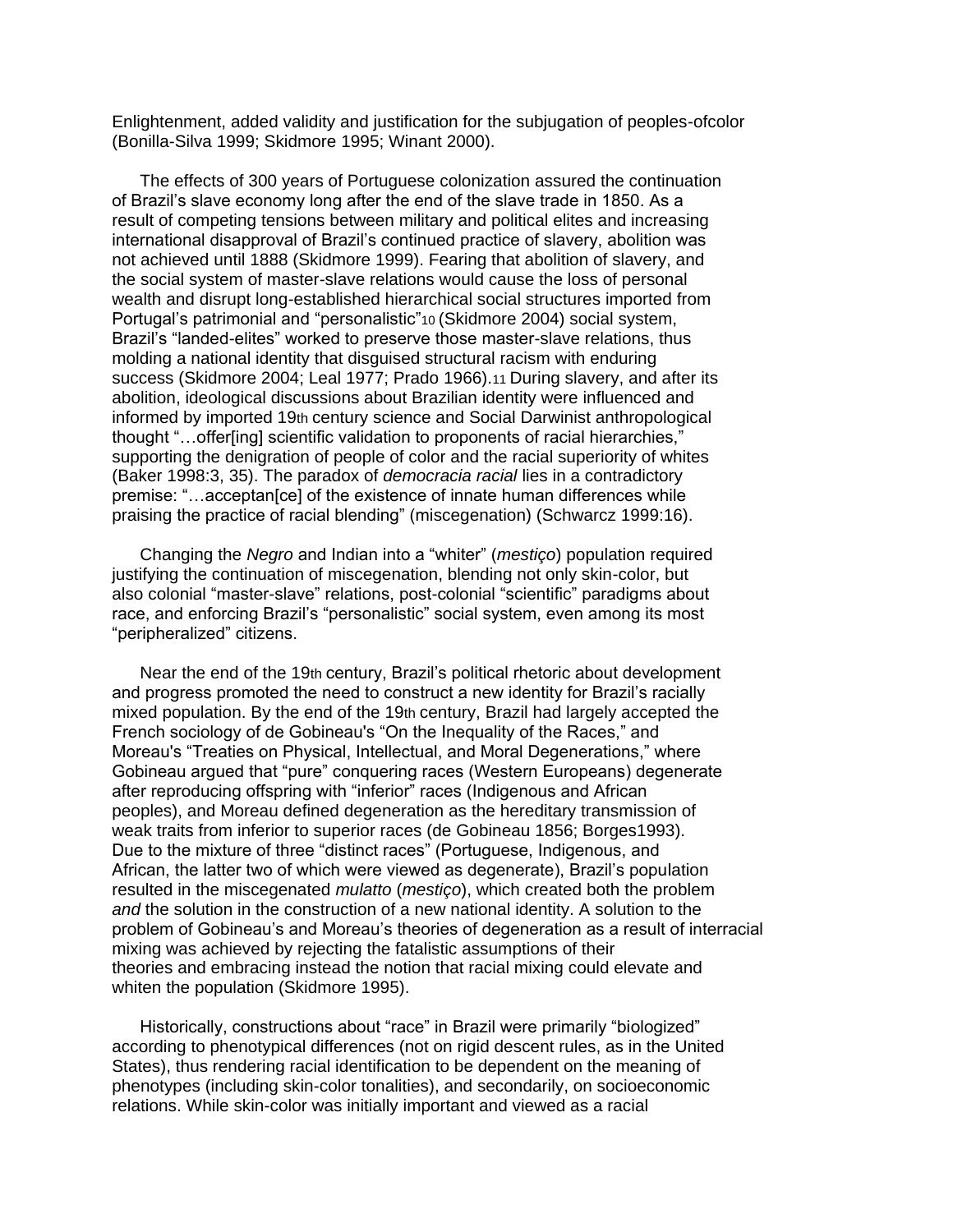signifier, it became secondary to physical appearance. In today's Brazil, skincolor tonalities can be "lightened." Once an individual who previously identified as "Negro" achieves some economic success and status, s/he can "re-invent" her/himself as "brown" (de Carvalho et. al 2004). Brazil's current colorization of skin according to color gradients, social capital, and economic position is a racist system that expands into all social spaces (Telles 1995; 2004). However, while money and social status can have the effect of "whitening" someone, it is difficult if not impossible for those persons on the "darkest" end of the skin-color spectrum (who also possess certain "African" phenotypes) to achieve upward social and economic mobility (Bonilla-Silva 2010: 181-198).

# **BRAZIL'S 20TH CENTURY COLONIAL AND POST-COLONIAL PARADIGMS OF RACE**

Due to its *mestiço* population, the Western world by 1900 viewed Brazil as a "tropical slum." Grappling with a declining labor force, an increased population of freed slaves in need of paid labor, and the preservation of a caste system based on colonial patron-client relations from the *latifundistas* landed-elite, those crafting the "new" Brazil used the revisionist racist theories to support the growing labor needs of the state and to legitimize the bourgeoning *mestiço* population (Schwarcz 1999). Brazil opened its doors to white immigrants from Italy and Germany, beginning the nation's policy of "Whitening" the *mestiço* population.

Four 19th century European racist social science theories (polygenesis, monogenesis, classical cultural evolutionism, and social Darwinism)12 influenced Brazil's 20th century political forums, and assisted in the construction of racial theories about the uniquely Brazilian *mestiço*. A determinist perspective about race and social evolution was combined with miscegenation into a workable pseudo-scientific perspective that validated the Brazilian *mestiço*, while maintaining the superiority of light-skinned Iberians from Portugal. By equating social differences (wealthy vs. poor and educated vs. illiterate) with racial variations (phenotypical appearances that include skin-color), and declaring the extinction of the "pure" Indian or "pure" African, Brazil carved out the new national identity of the Moreno/a and achieved domination over indigenous peoples, freed slaves, and darker-skinned African peoples. Nina Rodrigues (1862−1906), the first Brazilian researcher to study the African influence on Brazilian society, argued that darker *mestiços* could only be allowed to possess (by law) "attenuated responsibilities," since their regressive racial traits rendered them irresponsibly "childlike" (Rodrigues 1976). The *mulatto* or *moreno* body was successfully transformed into the "real" Brazilian and those with darker skin-colors and African phenotypes were hegemonically constructed as perpetually marginalized and socially stigmatized (Gould 1996; Schwarcz 1999; Skidmore 1995).

#### **STRUCTURAL INSTITUTIONAL RACISM**

The new national identity used scientific notions of race to craft social policies and apply them to medicine, education and religion in the hopes of leading Brazil to new heights of civilization and modernization (Rizzini 1994:83-10; Schwarcz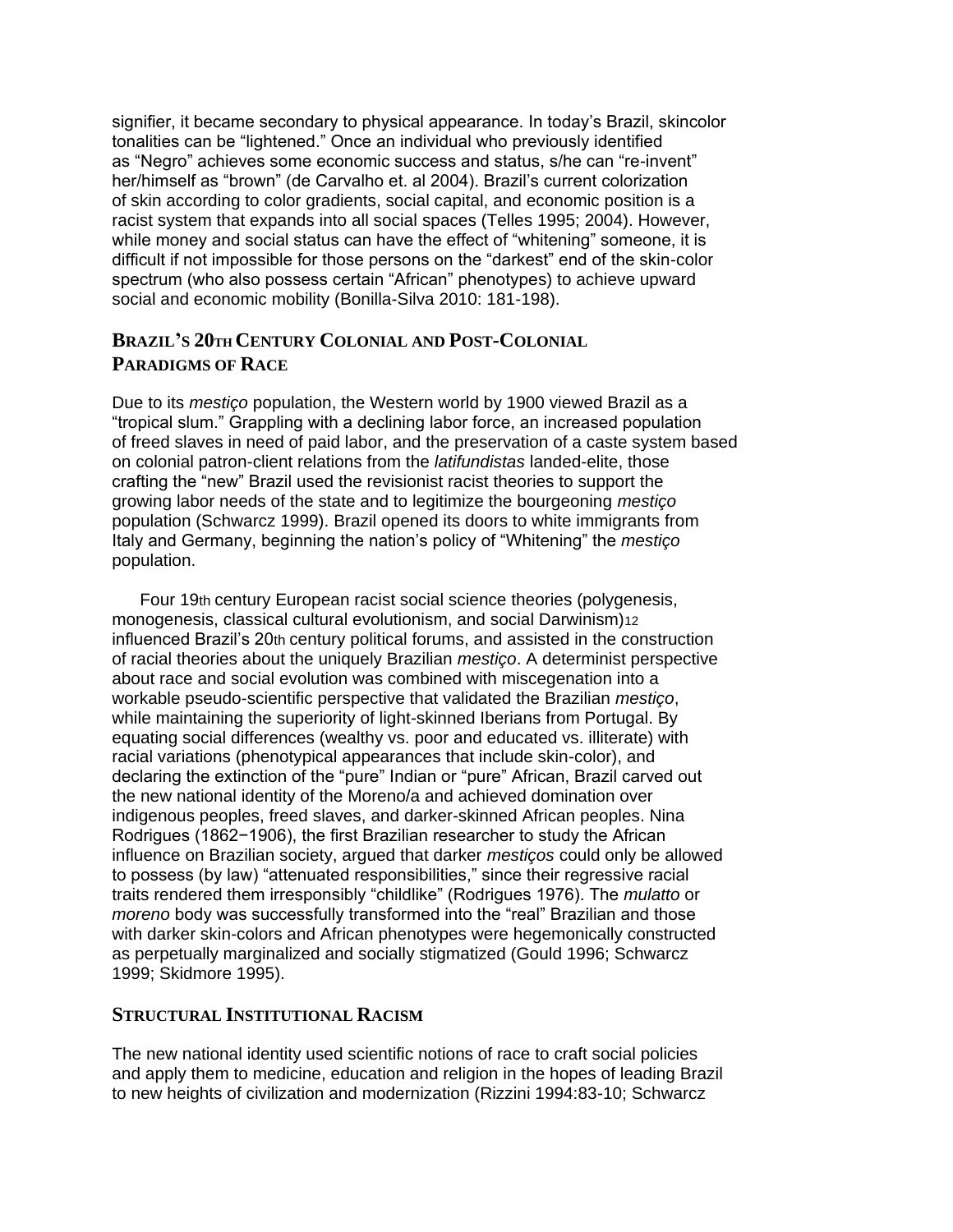1999:29-35). For example, identification of degenerate traits associated with Afro-Brazilians often relied upon

…aesthetic criteria to evaluate individuals and peoples. Medical analysis looked for signs ('stigmata') of degeneration in the face and body of a patient: protruding jaws, beetling brows, dark skin colour. Not all of these signs were inborn…The nineteenth-century sciences of physiognomy and phrenology, though in decline, provided the link between psychiatry, anthropology, and the visual arts. In painting and caricature, ape-like or animal facial types became conventional signs of social menace and bestial traits (Borges 1993:238).

Political rhetoric produced debates on and about inferior and superior races, and theories of degeneracy were debated by politicians, doctors, and educators in government chambers and halls of justice where social policies were crafted. Institutions such as The Assistance Service to Minors (SAM, created in 1941), and the National Foundation for the Welfare of Minors (FUNABEM, established during the Military Regime in the early 1960s to replace SAM), drew from the rhetoric of Western European pseudo-scientific doctrines of racial hierarchies.13 During Brazil's transition to democracy in the mid-to-late 1980s, hundreds of Non-Governmental Organizations (NGOs) were formed to uphold basic human rights for the marginalized and economically poor. Nonetheless, extreme poverty in Brazil and racial discrimination has remained resistant to the efforts of those NGOs to mitigate Brazil's extreme social, economic, and racial inequality.

Brazil's new identity resulted in the national policy of "whitening." Western European immigrants, particularly from Italy and Germany, were welcomed because their paid labor was desired over that of blacks (*pardos*, *pretos* and *Negros*), and their "whiteness" would, through the process of miscegenation, result in building a lighter skinned *mulatto* population. The *mulatto* was decreed to possess a stronger intellect, thus rescuing them from the denigration and marginalization associated with black Africans, who continued to be constructed as inferior and primitive (based upon European colonial social constructions about the inferiority of phenotypes associated with African descendents) (Skidmore 1995).

# **PEJORATIVE SCIENTIFIC CONSTRUCTIONS OF PHENOTYPICAL TRAITS**

According to some scholars, medieval perceptions of "blacks" were not generally pejorative (Fernandez-Armesto 1987; Jahoda 1999; Tytler 1982); however, as European (Portuguese) exploration moved southward, racial antagonism spread, casting black Africans in crude terms that included ridiculing their sexuality as well as their humanness. Jahoda's work in psychology and anthropology provides an intriguing analysis of how deeply rooted racial perceptions associate blackness with darkness, evil, the devil, and all that is primitive (Jahoda 1999:26-28). In my research, participants drew from highly pejorative symbolic meanings of Afro-Brazilian phenotypical appearances and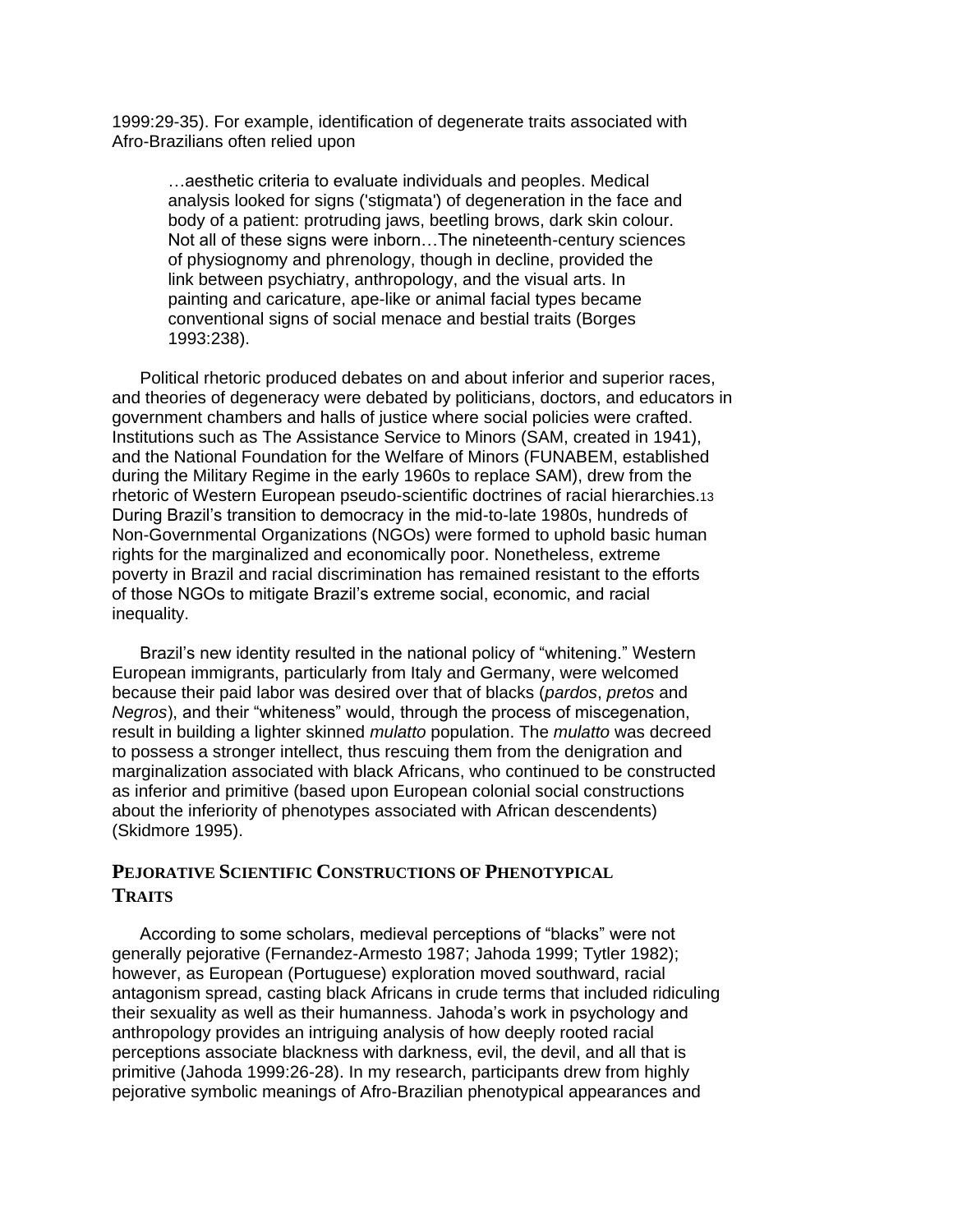skin-color tonalities when discussing racism in Brazil, reflecting Jahoda's analysis of embedded symbolic notions about African peoples.

With the intensification of colonial exploration along the coast of West Africa in 1442, the first African slaves were brought back to Portugal (Jahoda 1999) where they were commonly cast in pejorative terms. By the 19th century, historians tended to contextualize black Africans in the following manner: "On the continent of Africa was another race, savage in their natural state, which would domesticate like animals" (Froude 1895:49-50). Other constructed assumptions by early explorers and historians about African people included observations of their lack of reason, dexterity, and refinement in arts and material culture. Such assumptions, drawn from the medieval notion of the Great Chain of Being (Lovejoy 1936), resulted in the scientific racism of Carl Linneaus, Lamarckian evolutionary theories, and naturalists whose works hypothesized biological comparisons between humans and apes, particularly in reference to their ability to inter-breed. Even as late as 1826, naturalist Jules Virey stated:

One could presume that hairy savages are half-breeds of apes and women…One knows nothing about what kind of love goes on in these ancient forests, where the heat of the climate, the brutal life of the inhabitants, the solitude and the delirium of passion, without law, religion, morals, can lead to daring everything; and these degraded beings, these monsters half-way between humans and apes…will long remain unknown to us (Jahoda 1999:45-46).

In *Races and Peoples* (published in 1890), archeologist and ethnographer Daniel Brinton argued that mental and physical characteristics were correlated with racial differences, stating that the "African negro [is] midway between the Orangutan and the European white…the African black…presents many peculiarities which are termed 'pithecoid' or ape-like" (Brinton 1890:276-277). While John Wesley Powell (who was a supporter and champion of Native American peoples) distanced himself from strict evolutionists such as Brinton, he supported theories of the racial superiority of whites. In an 1888 article Powell stated:

The human race has been segregated from the tribes of beasts by the gradual acquisition of these humanities, namely: by the invention of arts; by the establishment of institutions; by the growth of languages; by the formation of opinions and by the evolution of reason…the road by which man has traveled away from purely animal life must be very long; but this long way has its land-marks, so that it can be divided into parts. There are stages of human culture. The three grand stages have been denominated Savagery, Barbarism, and Civilization (Powell 1888:8).

As mentioned above, influences from French historians and philosophers include, but are not limited to, the writings of de Gobineau (1843−1859), who argued for the "uncivilizability" of black and mixed-raced peoples, and Le Bon's (1894) argument for the existence of distinct species of humans based on anatomical differences of skin color and cranium size.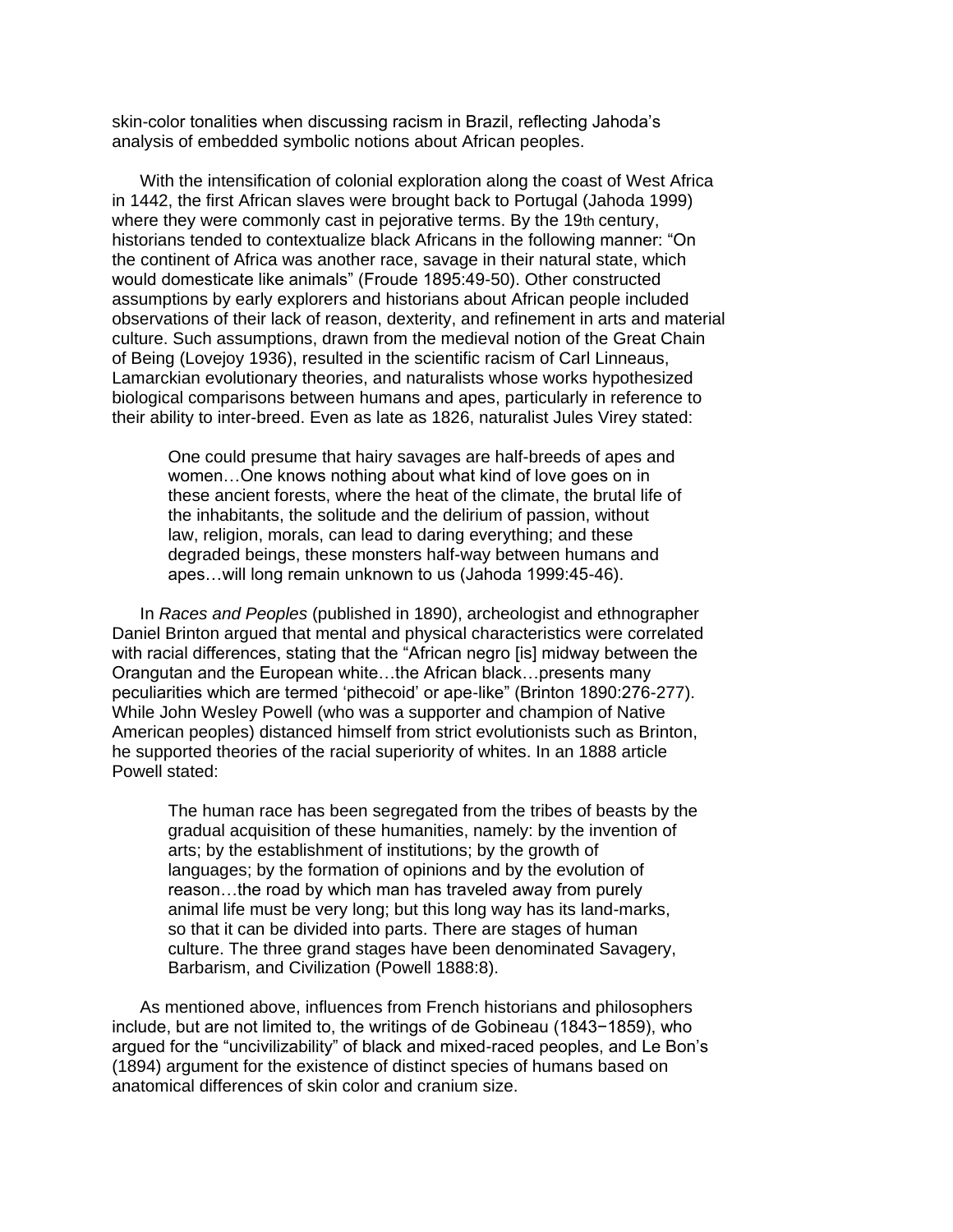Finally, Swiss naturalist Louis Agassiz who traveled in Brazil, had a profound influence on the development of "scientific racism" in Europe and the Americas and ultimately, Brazil. Agassiz was perhaps the ultimate polygenist of the 19th century. In writing to his mother about his first actual contact with "Negroes" in the United States, he stated:

As much as I try to feel pity at the sight of this degraded and degenerate race…it is impossible for me to repress the feeling that they are not of the same blood as us. Seeing their black faces with their fat lips and their grimacing teeth, the wool on the heads, their bent knees, their elongated hands, their large curved fingernails and…the livid color of their palms…what unhappiness for the white race to have tied its existence …to that of the negroes! (Menand 2001:112).

The impact of "scientific racism" on African and Indigenous Peoples throughout the colonized Americas was profound, not only in terms of horrific physical suffering, but also in terms of denigrating cultural constructions that cast them as less than human. Such constructed ideologies, born during the rise of European expansion into the Western Hemisphere, are embedded into the socio-cultural fabric of Brazilian contemporary life. The development of the African slave trade and the practice of the extermination of Indigenous Peoples is as much a part of the silenced, yet tacitly accepted assumptions of the racial inferiority of Africans and Indigenous Peoples as is the assumed consensus of the superiority of Europeans as the most advanced "race" of humans. An examination of current skin-color identification and demographic information on poverty and illiteracy based on Brazilian census data follows; then a discussion of my findings from focus groups and individual interviews illustrates the link between current racial discrimination and the socio-historic legacy of Western European 18th and 19th century pseudo-scientific racism to Brazil's racial project, *democracia racial*.

#### **RACE AND BRAZILIAN CENSUS DATA**

Outside of Africa, Brazil currently has the largest African-descendent population with a non-white national demographic estimated to be between 45 percent to 70 percent, as well as possessing one of the most unequal economic distribution systems in the world, with a Gini Coefficient (in February of 2009) of 57.1 (de Campos Meirelles 2009).14 The 2002 Brazilian national census provided clear evidence of profound racial inequality: For example, *pretos* (black) and *morenos* (brown), 15 years and older, have more than twice the illiteracy rate of *broncos* (whites), while functional illiteracy15 is greater among *pretos* and *morenos* than in the white population (do Valle Silva, Nelson, and Hasenbalg 2000; World Bank 2004: Amaral 2006). In 2004, the Economic and Social Council of UNICEF stated that "Afro-descendent children are twice as likely [in Brazil] to be out of school, with the average number of school years dropping from 4.2 for white children, to 3.3 for afro-descendent children, to 2.5 for indigenous children (UNICEF 2004:2).

Racial discrepancies are evident when comparing data on education levels: Ninety-eight percent of professors (with a master's degree or PhD) are white,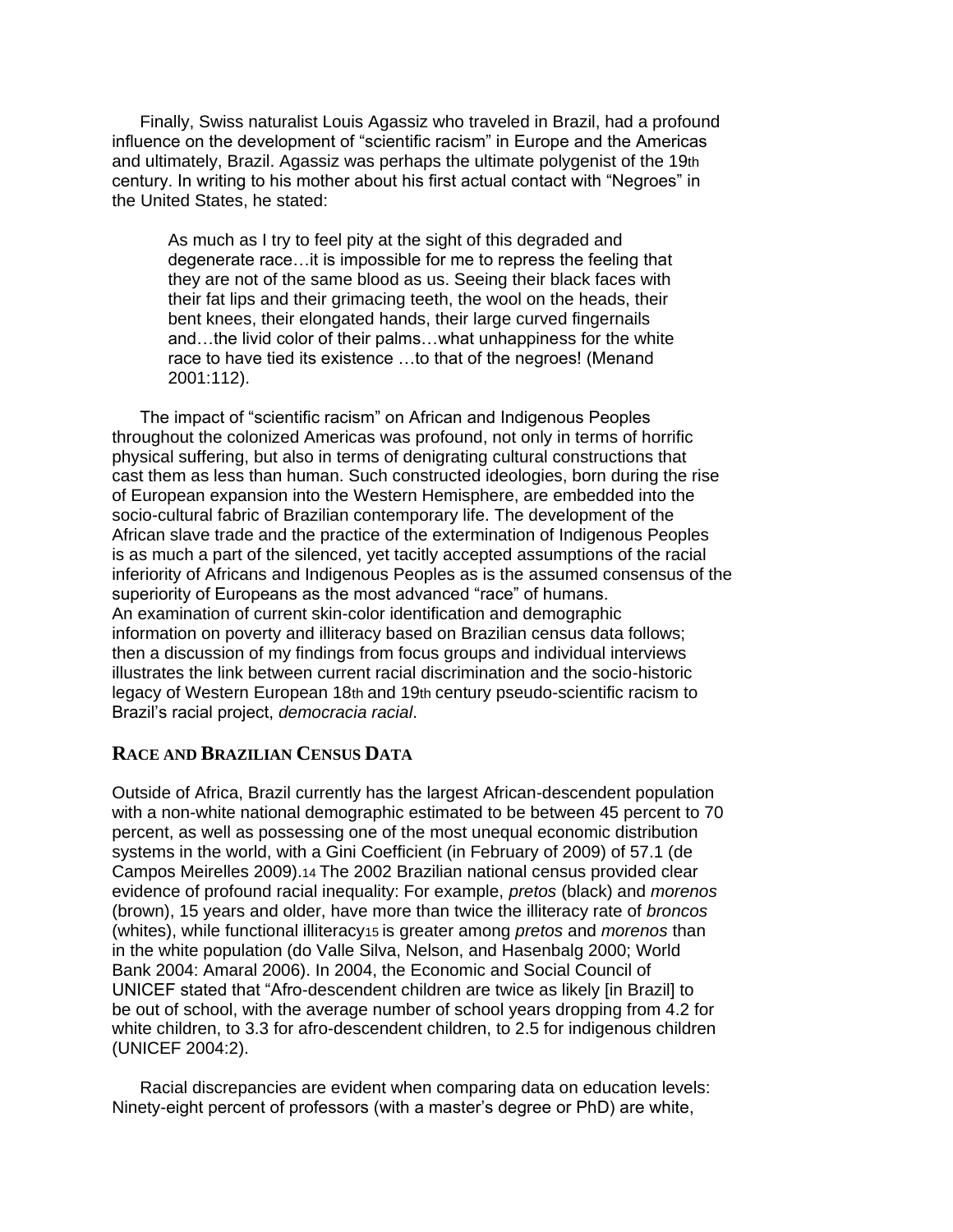while 48 percent (or more) of the population is *pardo* or *preto*, but only 14 percent of university students are darker-skinned Afro-Brazilians (Ramos 2006; Morley 2005). In addition, darker-skinned Afro-Brazilian descendents earn only half as much as their white co-workers, while 21.8 percent of *Negros* are classified as indigent, as compared to 8.4 percent of whites (de Paula Souza 2005:9). According to Paixão, disaggregated data for African descendants and whites reveal the severity of racial inequality in Brazil compared to other countries, including Africa. Paixão states, "The black population in Brazil is still characterized by the absence of collective social rights and by the wide gap separating its living standards from those of the Brazilian European descendant population" (Paixão 2004:743).

A chronological review of Brazil's national census data-collection methods on race reveals clear inconsistencies: In the 1950s, census data on race were collected on only four skin-color categories (black, white, yellow, and brown); in 1960, an additional category, "indigenous," was added. Although the 1960 census was never fully published, two of the categories (brown and indigenous), were collapsed into the category of brown (*pardo*). From 1970 to 1979 during the Military Regime, race data were not included as a part of the national census. In 1980, race was re-introduced into the census, using the five categories used in 1960 (de Carvalho et.al 2004:333).

While the census gathers data on four skin color terms and one indigenous category, Brazilians have developed a plethora of additional skin-color designations that are both context- and personal relationship-dependent. Rothblatt's (1998) study on the use of race-based addressee terms demonstrates how important social context is when race is used in public conversation. She argues that negatively valued linguistic terms (such as "*negão*" for blackness) contain both hostile and endearing meanings, such that meaning is coded for "degrees-of-intimacy." While Rothblatt's argument demonstrates the complexity of the meanings of skin-color terms in relationship to social context, it does not account for the use of negative, racially pejorative terms that have been reconstructed as terms-of-endearment used by everyday Brazilians of all skincolor tonalities.

Based on recent social science research about race in Brazil, the government, in 2004 quietly issued an 87-page document, "Political Correctness and Human Rights," which listed 96 words and phrases it hopes will eventually become unacceptable. (Approximately 17 of those words and phrases refer to race). In the May 17, 2005 issue of the Christian Science Monitor, Correspondent Andrew Downie states that the assistant secretary for the government's Promotion of Racial Equality, Douglas Souza suggests that "Racism in Brazil exists though hidden interpersonal relationships…There are no racist laws, but there is a culture of racism and the instruments of that racism here are words" (Downie 2005:1-2). Due to public disapproval, the government quickly retracted the document which declared that such terms were offensive to some people while leaders of Brazil's Black Consciousness movement argued that the document was necessary. Ivanir dos Santos, one of the most outspoken Black leaders in Rio de Janeiro, stated: "One of the principal characteristics of Brazilian racism is that we don't talk about it. Withdrawing it [the 2004 document] is a mistake…People tried to disqualify [the document] because it touches on words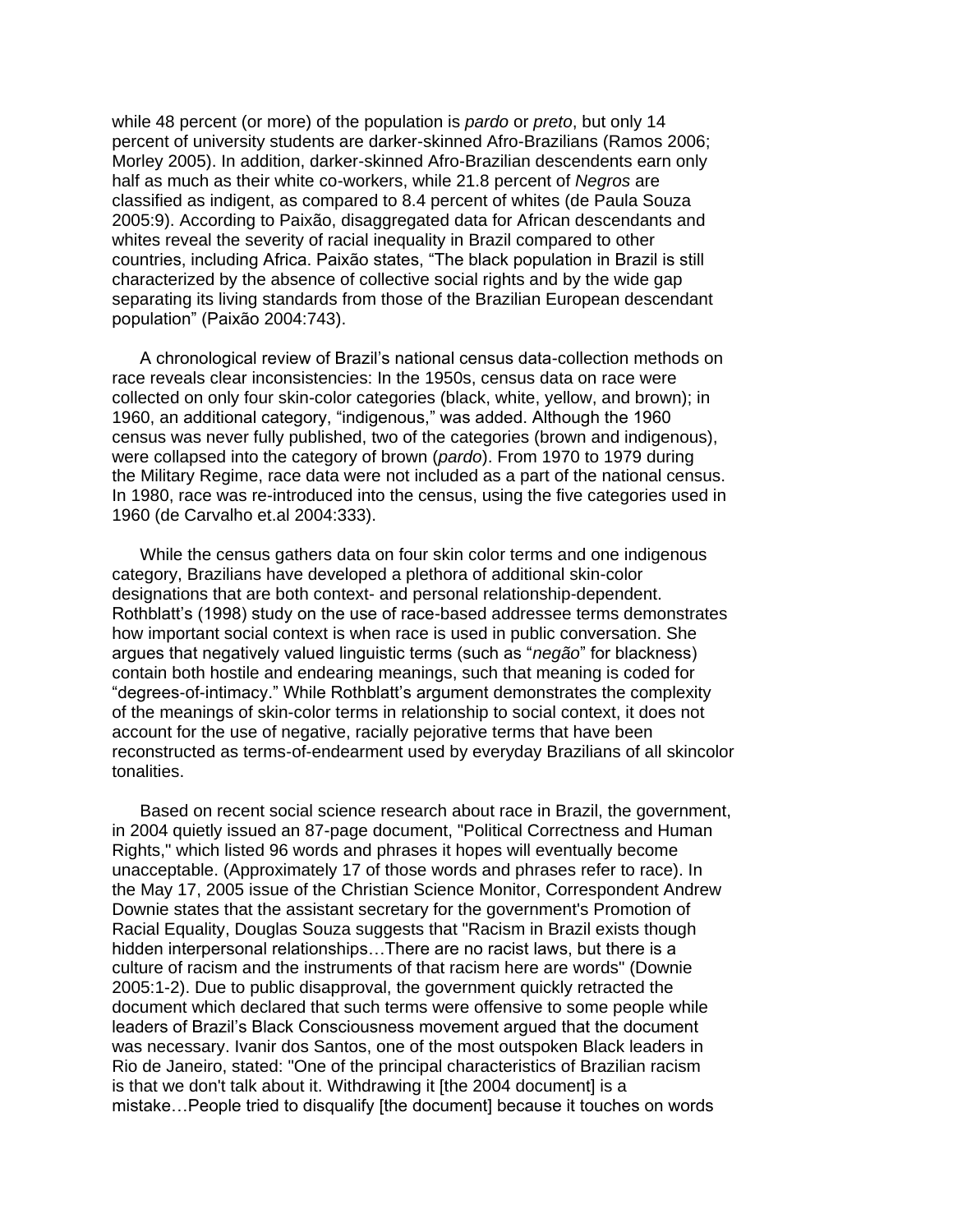that are racist and that are used as a matter of course" (Downie 2005:1-2).

Similar to other public discourses about race, census data are contextdependent and linked to the government's unofficial policy of whitening. For example, I refer again to the census data collected between 1950 and 1980, which reveal a decrease of 38 percent in the *preto* (black) skin-color category, and an increase of 34 percent in the *pardo* (brown) category. Researchers suggest that, because these two percentages are relatively equal, this may be an indication of persons who self-identified as *preto* in 1950 consciously "reclassifying" themselves as *pardo* in 1980. A similar pattern was discovered for the national census between 1980 and 1990 (de Carvalho et al. 2004; Winant 2000).

My data illustrate how colonial constructions about African phenotypes and early 20th century national "whitening policies" continue to construct and define (in a negative way) Afro-Brazilians as they self-identify along Brazil's skin-color spectrum.

# **METHODOLOGY: FOCUS GROUP AND INDIVIDUAL INTERVIEW DATA**

In 2004, my field assistant, Clemenson Campos da Cunha, and I organized focus groups that consisted of adolescents in public schools, adult *favela* residents (*favelados*), and individual interviews with professors who serve in public and private universities in Brazil's third largest city, Belo Horizonte (IBGE 2007): The 36 participants consisted of:

- Three adolescent focus-groups: 25 participants total (14 females, and 11 males, all with a median age of 13, were recruited by their schools and registered with administrators; all participants were public school students living in selected *favelas* with high levels of poverty).
- One adult *favela* focus-group: five participants (4 females and 1 male).
- Individual interviews: six participants (3 female professors, and 3 male professors, representing both federal and private universities).

All interviews were arranged by my field assistant; focus groups and interviews were thematically organized to address the following questions:

- What is race?
- What are the skin-color terms that you use and hear other people
- use?
- What is your skin-color?
- What is the meaning of your skin-color?
- Why do you self-identify with this skin color?
- What are your definitions of race?
- What is your definition of racism?
- How have you experienced racism?
- How do you recognize racism?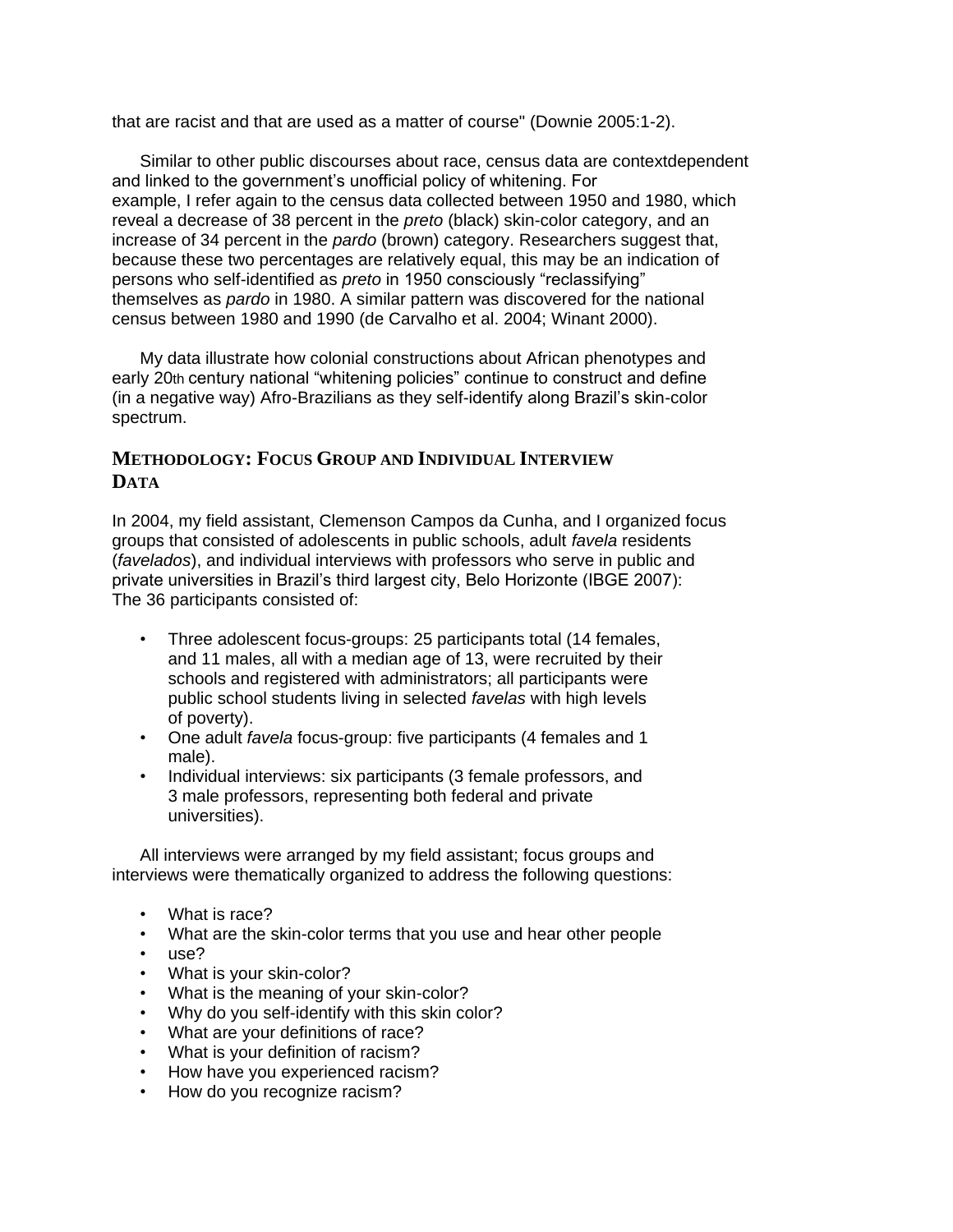- What is the meaning of the term *Negro*?
- What is the meaning of the term *preto*?

From darkest to lightest, skin-color identification terms were developed and self-selected by focus group participants and by participants in individual interviews (i.e., participants were not given a prepared list of racial terms from which they could "choose" a skin color for themselves). As part of skin-color terms, the symbolic meanings of those terms were also defined by focus group participants and individual interviewees:

1. *Preta*: Black. A pejorative term, except for those few who were politicized

2. *Negra*: Dark, dark brown or black with tonalities of brown; also signifies phenotypes associated with African descent (indicating ethnicity and dark skin color)

3. *Parda*: Very brown (verging on black), considered a pejorative term, but preferred to the term *preta*

4. *Morena Escura*: Medium to dark brown

5. *Mulatta*: Dark tan to dark brown (a sexualized term – particularly for women of dark to very dark skin color), considered a pejorative term

- 6. *Morena*: Light brown
- 7. *Morena Clara*: Very light color
- 8. *Clara*: Light cream color
- 9. *Branca*: White

## **DISCUSSION OF FINDINGS**

Of the 25 adolescent participants, the most frequently self-selected skin color was *moreno/a* (12 of 25, or 48%  $\Box$  see Table 1), while the remaining eight other skin-colors where relatively evenly self-selected (see Graph 1).



**Graph 1: Adolescent** *Favela* **Focus Group by Skin Color and Gender**

For the adult *favela* focus-group participants (four females and one male, *n* = 5), two females self-identified as *negra*, one female self-identified as *morena*, one female self-identified as *clara*, and the male self-identified with two terms, *negro-preto*.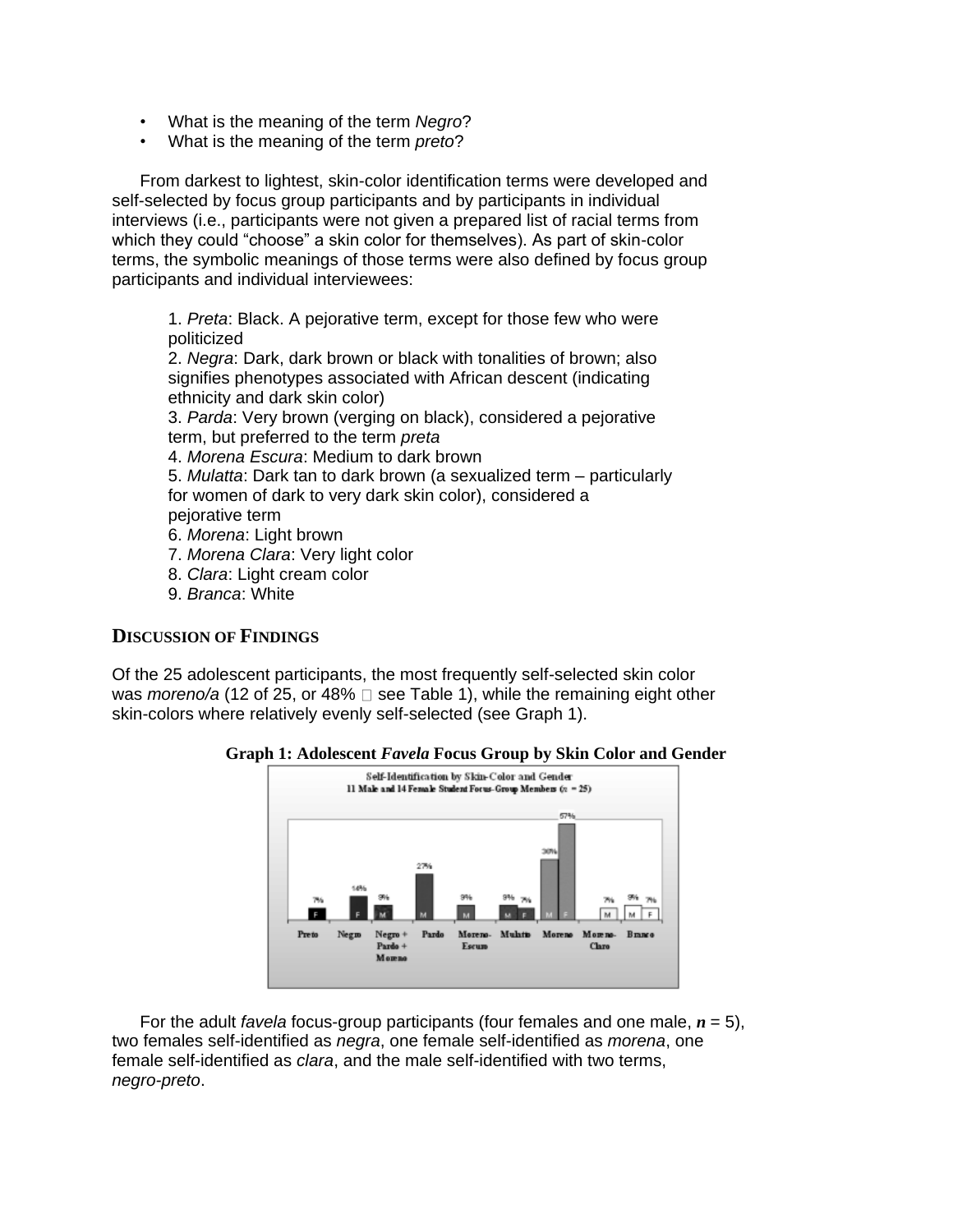Interviews with university and school professors (three females and three males, *n* = 6) identified only one skin-color tonality (*moreno/a*), with light and dark "modifiers," from the darkest to lightest colors: *morena escura*, *morena*, and *morena clara*: four self-identified as *moreno/a*, one self-identified as *moreno-escuro*, and one self-identified as *morena-clara*.

| Self-Identified Skin Color-        | . .<br><b>Respondent Groups</b> |    |           |   |                         |                         | Tatal | <b>Teral</b>    | <b><i><u>Bunf</u></i></b> | <b>Whaf</b> | <b>Waaf</b>             |
|------------------------------------|---------------------------------|----|-----------|---|-------------------------|-------------------------|-------|-----------------|---------------------------|-------------|-------------------------|
| (Darkest to Lightest)              | <b>Adolescents</b>              |    | Favelados |   | Pro fessors             |                         | M     |                 | all M                     | allF        | M & F                   |
|                                    | M                               | F  | M         |   | M                       |                         |       |                 |                           |             |                         |
| Negro + Preto                      |                                 |    |           |   |                         |                         |       |                 | 6.7                       |             | 2.8                     |
| Preto                              |                                 |    |           |   |                         |                         |       |                 |                           | 4.8         | 2B                      |
| Negro                              |                                 | ž  |           | 2 |                         |                         |       | 4               |                           | 19.0        | $\overline{\mathbf{u}}$ |
| Negro + Pardo + Moreno             |                                 |    |           |   |                         |                         |       |                 | 6.7                       |             | 2B                      |
| Parde                              | 3                               |    |           |   |                         |                         | 3     |                 | 20.0                      |             | 8.3                     |
| Moreno-Escuro                      |                                 |    |           |   |                         |                         | ı     |                 | 6.7                       | 4.8         | 546                     |
| <b>Mulatto</b>                     |                                 |    |           |   |                         |                         |       |                 | 6.7                       | 4.8         | 5.6                     |
| Morena                             | 4                               | Ř  |           |   | 2                       | $\overline{2}$          | 6     | $\overline{11}$ | 40.0                      | 52.4        | 47.2                    |
| Moreno-Claro                       |                                 |    |           |   |                         |                         |       |                 | 6.7                       | 4.8         | 50                      |
| Clara                              |                                 |    |           |   |                         |                         |       |                 |                           | 4.8         | 2B                      |
| <b>Вгажее</b>                      |                                 |    |           |   |                         |                         | ı     |                 | 6.7                       | 4.8         | 5.6                     |
| <b>Gender and Group Sub-Totals</b> | $\mathbf{11}$                   | 14 |           |   | $\overline{\mathbf{3}}$ | $\overline{\mathbf{3}}$ | 15    | 21              | 100.0                     | 100.0       | 100.0                   |
| <b>Group Sub-Totals</b>            |                                 | 25 |           |   |                         |                         |       | 36              |                           |             |                         |

**Table 1: All Participants by Skin-Color and Gender**  $(n = 36)$ 

Among all 36 participants, *Negro* was preferred over the term *preto* (11.1 percent self-identified as *Negro*, and 2.8 percent self-identified as *preto*), while the terms *claro* and *bronco* were chosen 2.8 percent and 5.6 percent of the time, respectively. All skin color terms are presented in masculine form (see Table 1).

# *PRETO* **VS.** *NEGRO* **– INDIVIDUAL INTERVIEWS AND ADULT FOCUS GROUP PARTICIPANTS**

When adult *favela* focus group participants were asked if they preferred the term *preto* or *Negro*, they frequently used both terms synonymously, yet when they distinguished between them, their distinctions were based upon degrees of skin color darkness. In other words, a dichotomous distinction between *preto* **or** *Negro* was not a viable choice, since multiple color gradations are used to mitigate the extremes between these two terms. For example, the following male adult *favelado* (who self-identified as *preto and Negro*) stated:

…*preto* and *Negro* are the same words…only *Negro* is a *moreno* that is a little lighter, but *Negro* and *preto* are the same thing… [but] *preto* is a very pejorative term…so, if someone calls me *preto*, I say that I'm not *preto*, I'm *Negro*.

In this example, the adult male *favela* resident, stated that the term *preto* is seen as derogatory. The same participant also stated that if a close friend or relative referred to him as *pretinho* (little black – an *apelido* or nickname), such a term would not be offensive, depending upon whom is speaking, and the shared understanding of the type of relationship existing between the addressee and the addressor. This confirms Rothblatt's work on address terms. When asked why the term *pretinho* would not be offensive when used by a close friend or intimate, he replied, "You know, a friend calls you a "*pretinho*," or "*negão*"" and it's like saying 'hey man, you're dark, but it's OK, I like you anyway.'" This explanation implies that friendships can mitigate negative social stereotypes, and that racialized *apelidos* provide a kind of social bond, at least for this participant. Participants told me that referring to oneself as *preto* is generally understood to be self-demeaning and brings with it social, cultural, and historical meanings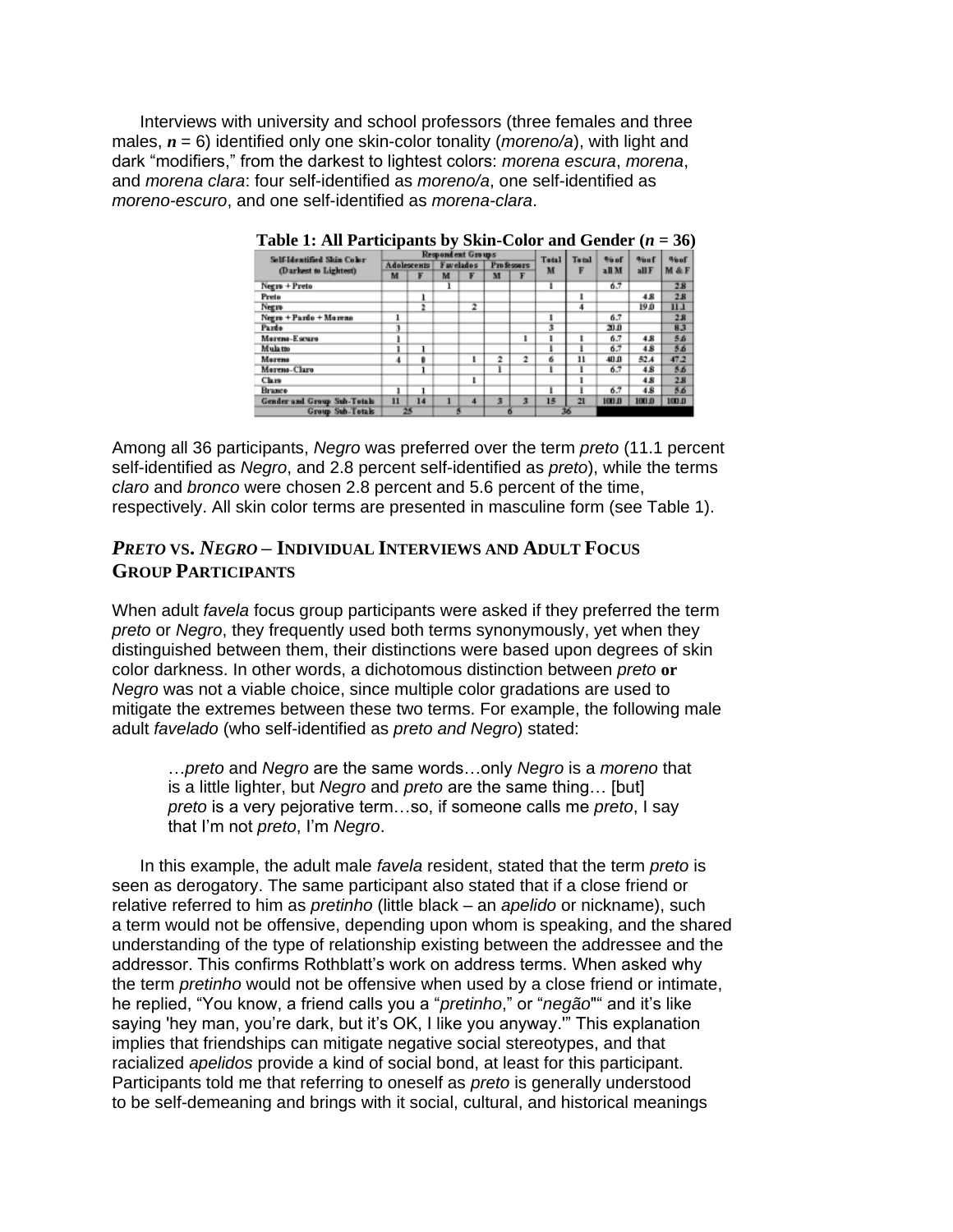most Brazilian's avoid unless the intent is to demean or otherwise inflict emotional distress or signify a level of intimacy that inverts abusive terms into acts of affection. For example, a *Moreno* male (the director of a public school and a professor of mathematics), articulated metaphors of "*preto*-ness" in rather strident terms, referring to *preto* as that which:

…is associated to bad things, to what may be forgotten – *preto* is dirty – it's different from saying *Negro*, you say '*preto*' and you are meaning something that is of little importance, that is pejorative, less intelligent, poor, ugly – well, you know, the mouth, the nose, the hair.

An adult *Negra* female *favela* resident said, "I think that *preta* is pejorative – I think that '*preta*' is **too** strong, because preta is really something *preta* – without light, full of darkness." A male *moreno* history professor from the Federal University of Belo Horizonte presented this meaning of *Negro*:

*Preto* is the *Negro* color, right? *Preto, preto* – I think that in history, in the language's past – I think that the idea of darkness, of being dark, everything that is dark reminds us of the idea of backwardness. Hell is *Negro* – I think that we Brazilians have this misconception, very disguised, very hidden, about the *Negro* being underdeveloped, less intelligent.

A female *morena* professor from a state school who was quoted at the beginning of this article expressed colonial connotations about the negative meanings of dark skin:

…There are many reasons—the slavery period in Brazil, because of what the *Negro* brings with him from such a time—a past of misery, of suffering, of being chased, of being imprisoned—The *Negro* brings everything related to poverty, to being a servant,—who will ever be proud of poverty, of being caught, of being a servant…because the idea of being *Negro* is the question of being a servant, a subordinate. What is the image of the *Negro*? A beast-ofburden! Who will ever be proud of being a beast of burden? I mean, the Brazilian consciousness about who the *Negro* is, is really what needs to be changed.

Beliefs about the inferiority of darker to darkest skin-color terms and the negative stigmas attached to them are evident in the statements of the above participants who represent a spectrum of social positions, social class, and selfidentified skin colors. Demographically, their perceptions and understandings about the symbolic meanings attached to the use of the term *preto* are fairly consistent and could imply uniformity about the racialized meanings of various skin-color terms across socio-economic and other demographic lines.

While participants frequently conflated the term *preto* with the term *Negro*, *Negro* was characterized as being less pejorative, but my informants seemed conflicted by the use of the term. To them, the term *Negro* implies darker skincolor tonalities along the skin-color spectrum that they use, but it is preferred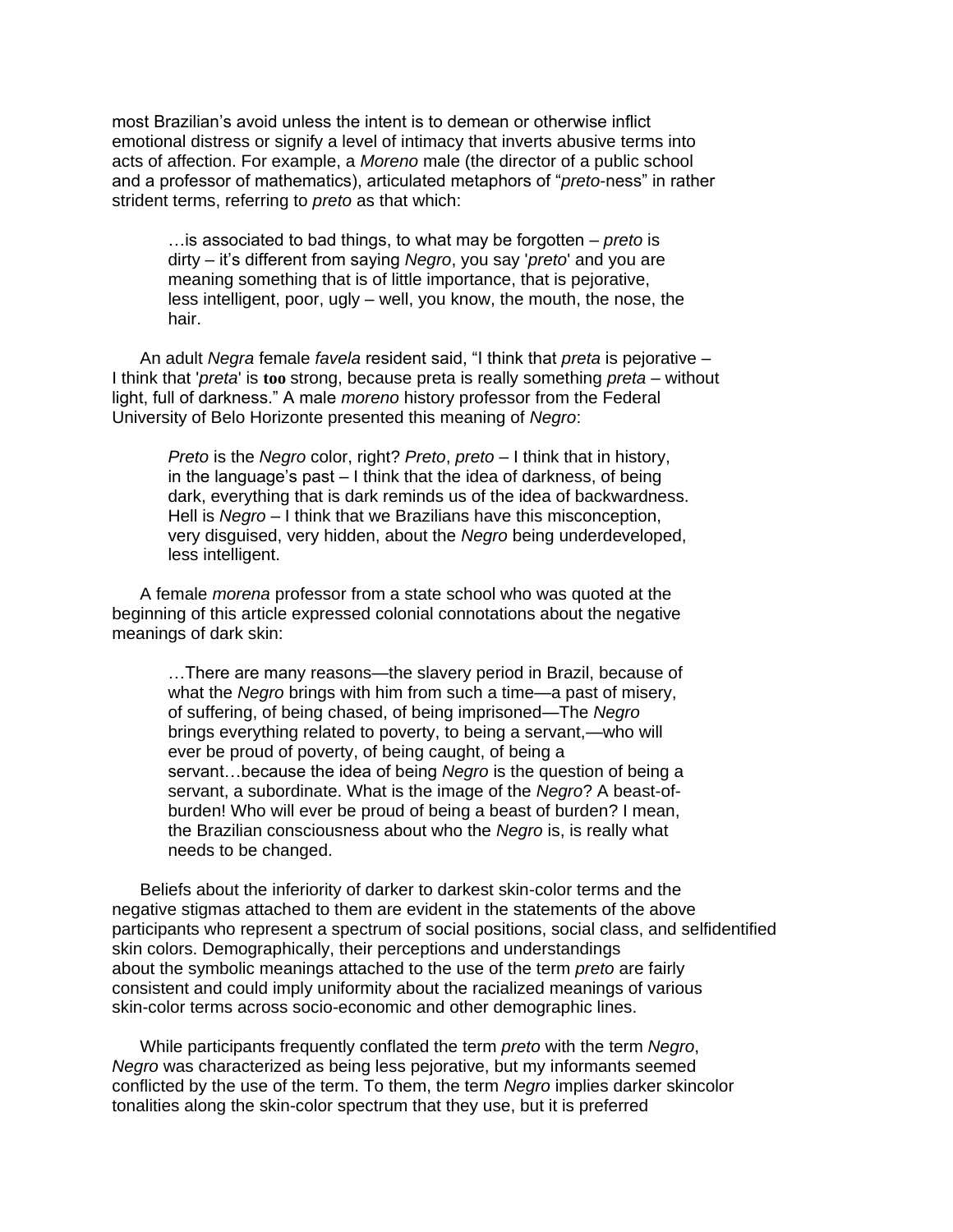over the term *preto* when identifying as a darker-skinned Afro-Brazilian because it is "lighter" than *preto*. Historically, *Negro* was the racial term used when referring to African slaves (Baran 2007), and interestingly, my participants referred to the term *Negro* as implying African *ethnicity*. My participants also associated *preto* with the darkest of skin-color tonalities, which seemed to imply a lack of racial mixture. In this sense, the term *preto* is an exclusionary term that identifies an individual as being apart from the national identity of *Moreno*, as constructed by Brazil's racial project. This exclusionary nature of dichotomous skin-color terms also helps explain why little popular resistance to Brazil's practice of racial discrimination exists and why Black Afro-Brazilian movements have not increased in popularity.

One adult *favela* focus group participant stated, "If you say *Negro*, you're talking about the race, but if you say *preto*, that dark skinned hue, you're offending a lot more than if you say *Negro*." However, another adult *favela* participant argued that while *Negro* is preferable to the term *preto*, to be called *Negro* is still offensive:

…It started with slavery, first enslaving the Indians and then bringing in the Africans, the *Negro*, and this comes from generation to generation, because when you say *Negro* it is an offense; it is about a person that was thrown into society; it's like falling from the sky out of nowhere.

While the term *Negro* was the least offensive to the *favelados*, it signified a "race" without a legitimate heritage of historical pride. To the Brazilian political elites who crafted the racial project of *democracia racial*, the essence of Africa as a continent and as peoples lacked historical legitimacy in terms of enlightenment ideologies of progress and development. Brazil's racial project of miscegenation is embodied and expressed in many of my informants' statements as a sense of both shame about their racial past and inherited skin color, and indignation at the continued expression of racial and social marginalization. Because of the still-popular notion of *democrica racial* and a slow, but growing awareness of racial inequality, many informants found our discussions on race, skin-color, and racism to be difficult. At present, there is little recourse for economically poor individuals who experience racism due to skin-color and/or phonotypical stereotypes. While Brazil's new constitution provides for legal recourse, few individuals have access or the resources to take their cases to court. Not surprisingly, *moreno/a* was the most often self-selected skin-color by all participants (47.2 percent). *Moreno/a* is most commonly used since it is a "neutral" term that refers to almost any combination of phonotypical features; it refers to a blending of skin colors reflecting the nation-state's racial project of Brazilian identity: a continuum of light-brown to darker-brown skin color with physical features that do not represent African phenotypes. A female *favela* student was one of the few participants who self-identified as *Negra*. She spoke of her understanding about the lack of racial consciousness in Brazil when she stated, "In Brazil, there is no consciousness about racism – we are still extremely backward in this – we don't have a mature consciousness of what it is to be *Negro*." This participant was the only one who expressed pride in being *Negra*, which she attributed to the mentorship of a teacher in her school.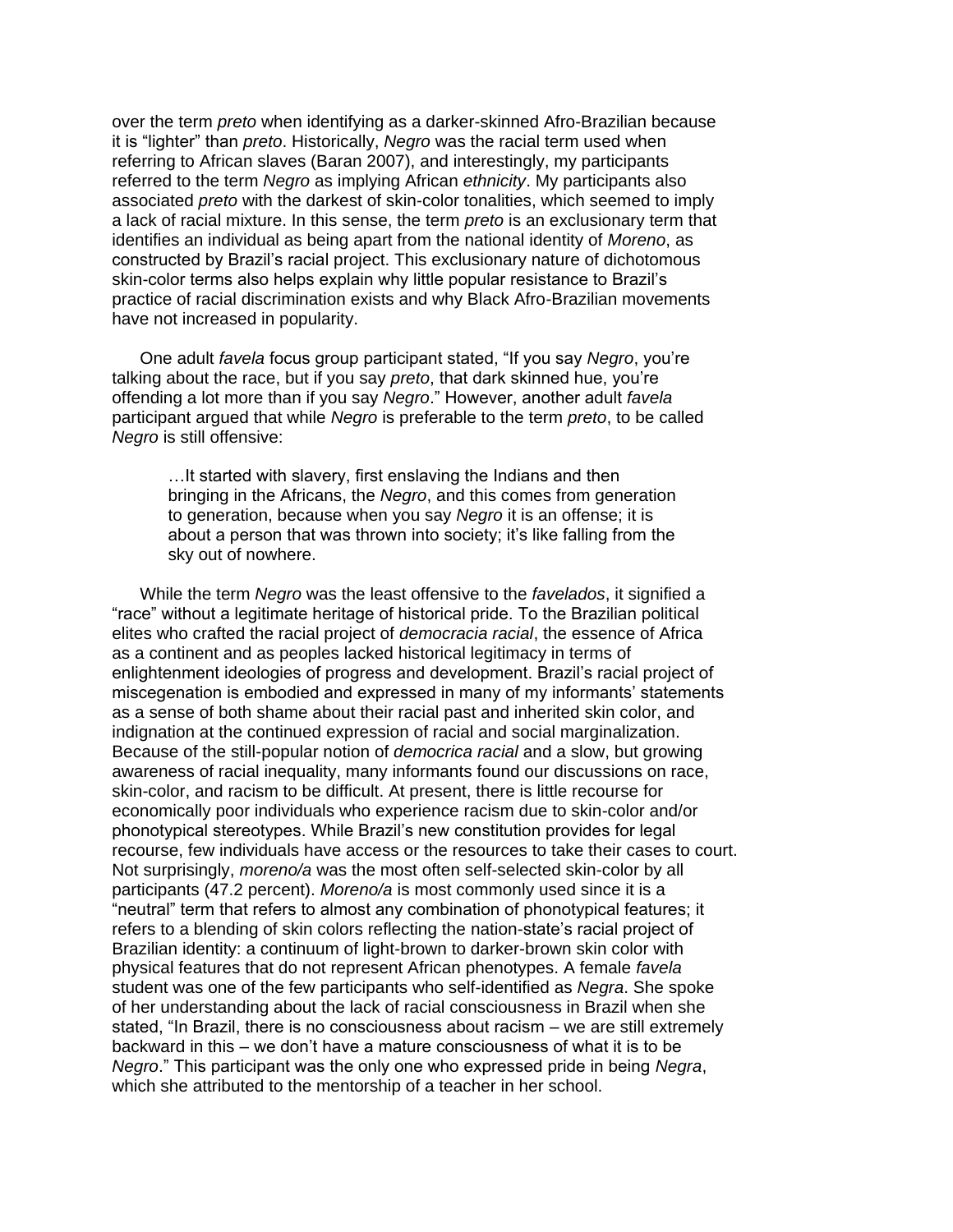#### **EDUCATION, GENDER, JOB MARKET DISCRIMINATION**

Along with the national policy of whitening, educational practices in Brazil reflect the nation-state's racial project of *democracia racial* in deep structural ways, including the dichotomy of public vs. private primary and secondary schools, and public vs. private universities. The use of the *vestibular* (university entrance exam) effectively "filters-out" the economically poor who are most often Afro-Brazilian public school students who apply to federal universities (the best research schools), enrolling only those with high *vestibular* scores who can afford specialized courses preparing them to take the exam.16 Racial tensions within the market place and in educational settings were readily evident among my informants (particularly among darker-skinned Afro-Brazilian females) when we discussed gender and race.

My findings correspond to Sansone's research on constructions of race, ethnicity, and identity among young, poor, Afro-Brazilian youth in Bahia, who demonstrated awareness that their prospects for employment in the formal economy were slim to non-existent (Sansone 2003:35-37). Despite repeated assertions of their belief in Brazil's *democracia racial*, *favela* adolescents in my study were also keenly aware that skin color and phenotypical attributes adversely affect their prospects in the market place. Baran's (2007) work in Southern Bahia among adolescent high-school girls demonstrates how skin-color terms are frequently manipulated by job applicants as they vied for jobs. In Baran's study, competing for jobs meant that women often worked diligently to straighten their *cabelo duro* (hard or wiry hair), and usually spent up to one-third of their monthly salaries in local salons in order to achieve a physical transformation that would hopefully assist them in securing a job. Adolescents in my focus groups also discussed the negatively constructed gendered stereotypes attached to Afro-Brazilian females. A *morena favela* female adolescent described the experience of a friend who was passed over for a teaching job because she was perceived as a *Negra*:

And they looked at her from top to bottom and said she was *Negra*. And then they picked the light-skinned girl, all blondish and pretty, even though she didn't have the same qualifications the *Negra* one had, but they picked her because she was light-colored.

A *branca* female *favela* student described how both the media and the job market negatively "profiles" dark-skinned women's intellectual "disabilities" stating, "The *Negra* woman – you never see a *Negra* woman doctor, all you see is *Negra* janitor, *Negra* maids, *Negra* farm workers." A *Negra* female professor in a public school provided her personal experience of "racial profiling" in the job market, referring to newspaper job application ads calling for "young women with good looks." When she and a "white" friend applied for the same job, the *Negra* professor was passed over and told that "…*Negras* couldn't work there…when job advertisements say 'good looks,' they're talking about your skin color" and African phenotypes. The same women told me that such advertisements were actually "codes" for saying, "no blacks need apply." A *morena* female adolescent described being taught negative stereotypes about Africa and *Negros* in school: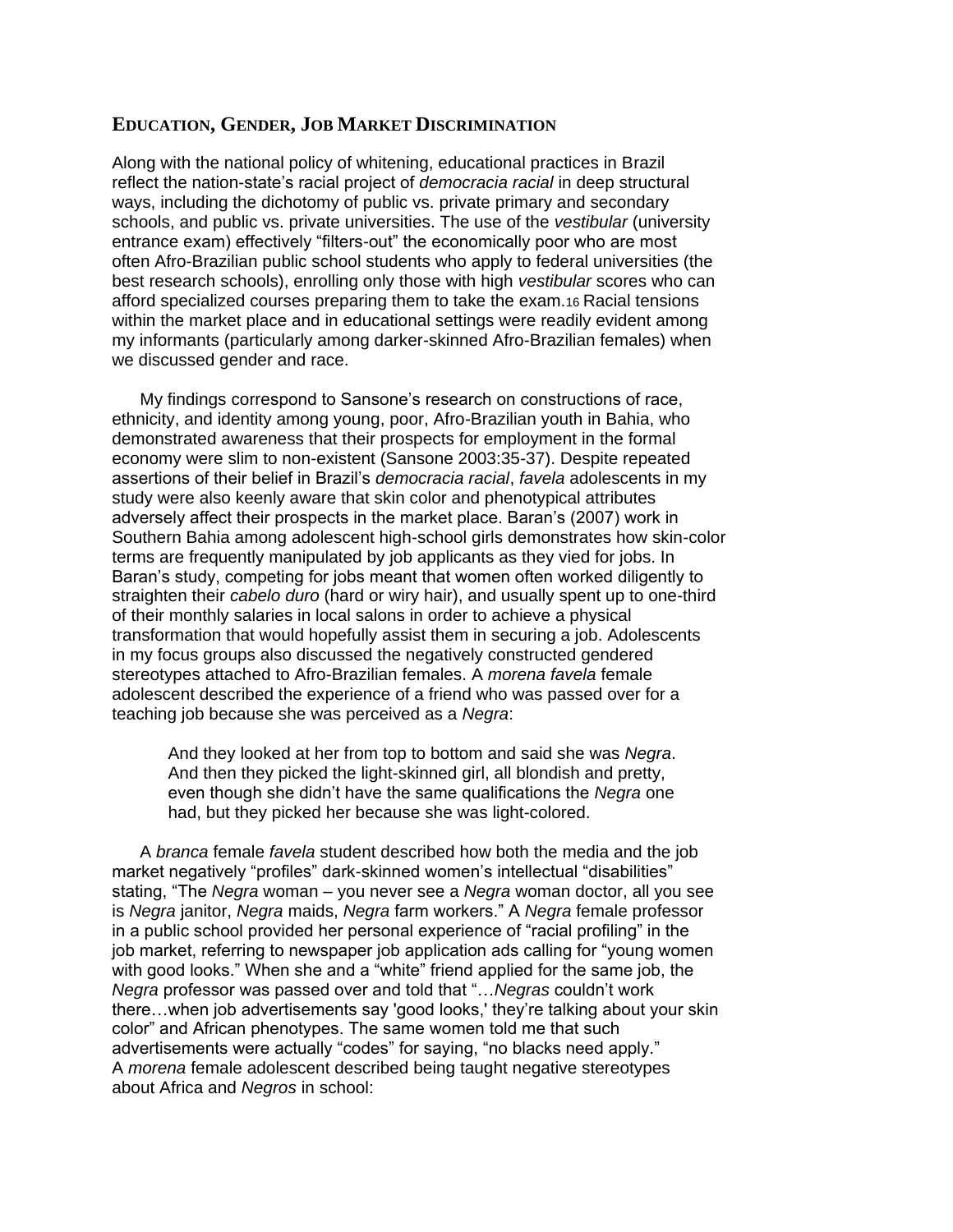We saw and learned that the Africans were the personification of suffering, a people with no culture that can't reach anywhere; they never leave that place, always having the same lame life.

In discussing the history of economic and educational discrimination, a *morena* female professor of sociology and director of a public school stated that the current age at which poor children (usually of darker skin color) begin working on the streets in today's informal economy is between 7 to 8 years of age (a legacy from slavery). She continued by clarifying how inferior educational opportunities for *Negros* continue to be prevalent: "There isn't a single one [dark-skinned Afro-Brazilian] that isn't a slave-descendent that has not suffered from the issues of educational and economic racism." Finally, a *moreno* male director of a public school described educational racism this way:

Public education is awful and serves mostly *Negros* – we are producing a large number of people that will never have real jobs – Brazil is like India, with a caste system, the doctor's son will become a doctor, engineer, lawyer – and downward it goes.

#### **SYMBOLIC MEANINGS OF SKIN COLOR GRADIENTS**

A *Negra* female student stated that the term *preto* implies a stain against basic humanness in Brazil. "In the books that I have read – death is always associated with *preto* [the color black], and it also brings a kind of disgrace with it." This student's statement provides a good example of how racist 19th century constructions of the Afro-Brazilian continue to function in everyday discourses. Such symbolically constructed notions about Africa and the *Negro* in Brazil demonstrate the power of symbolic meanings that craft everyday notions about skin-color and African phenotypes; it is cognitive maps such as this that perpetuate systems of social inequality, poverty, and racism in Brazil. A *Moreno* male student defined the meaning of *Negro* as beginning with the Portuguese:

…their enslavement of *Indigenas* and *Negros*, and that this memory is passed from generation to generation, because when you say *Negro*, it is an offense – it is about a person that was thrown into society – it would be like me calling you sour milk. Society hasn't learned that skin color is one thing, but its meaning is something altogether different.

According to one adolescent male, being *Negro* means not only knowing your social location, but also it implies your social inferiority:

There are those [*Negros*] who despise their own color. We've learned that if we put our finger on the fire, it will get burnt, and after a while, you learn that, oh, I am of color and my place is here; I won't try to study or go to college or anything. I'll be a nobody because I am *Negro* and my place is down here.

Knowing one's "*própria posição social*" (proper social position) also defines one's life possibilities, making it clear that no amount of effort will release you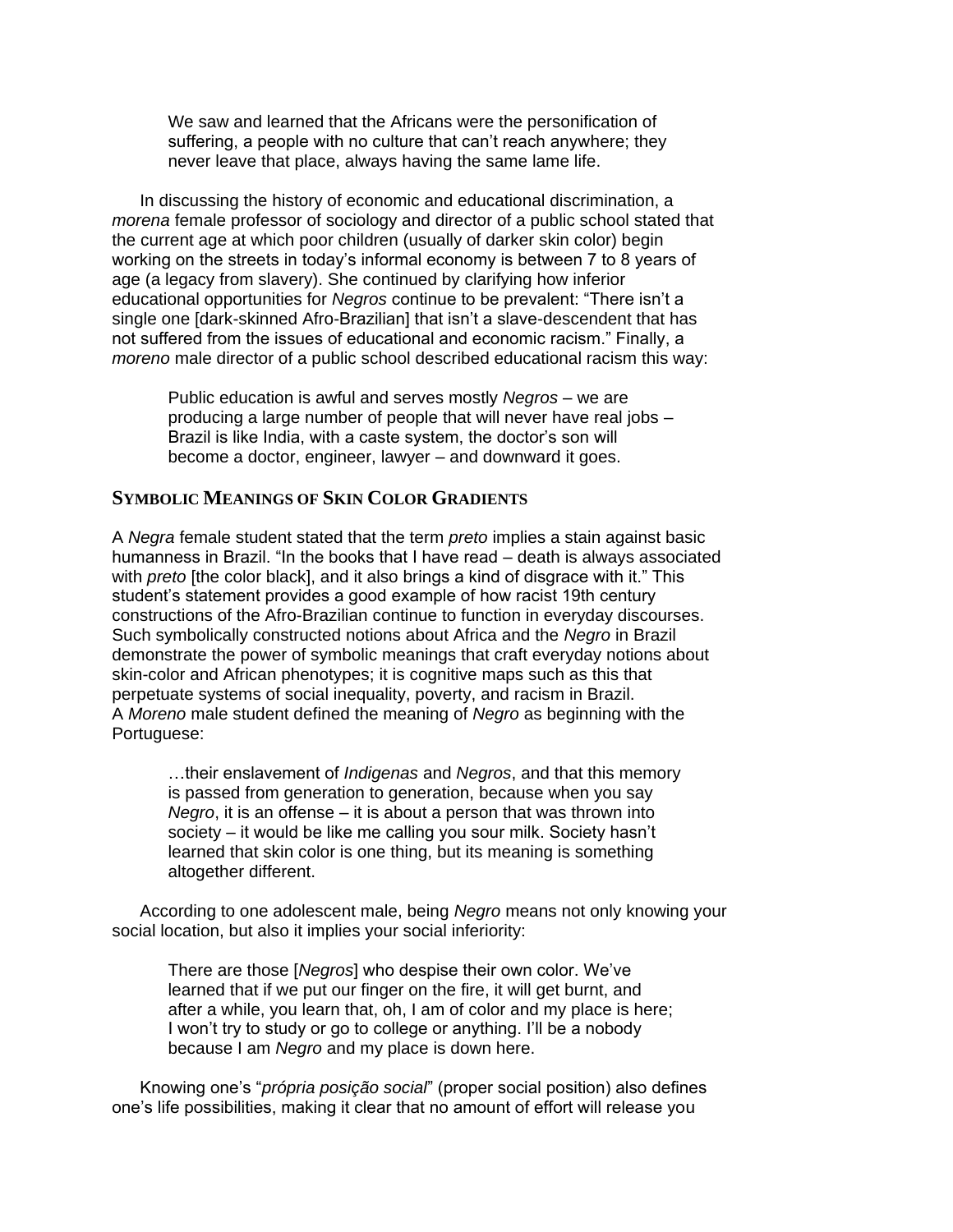from the stigma that the social constructions of racial phenotypes. Those most impacted by racism also define their conceptions of self and others based on the racial hierarchies that limit them. For example, another young male participant (*dark moreno*) stated:

*Negros* and *pretos* discriminate against each other without even knowing it. It's interesting – the ideal woman – for men, you can say that they don't want that *morena* -skinned, that *Negra* little girl, they'd rather have the blue-eyed *European* one, the preference is for the most light-skinned ones, right?

Such narratives of racism demonstrate the effect of Brazil's covert cultural constructions of "race," and reveal how Brazilians of African descent contextualize and narrate their experiences, positioning themselves away from *preto* on the skin-color spectrum.

In *Dreaming Equality: Color, Race, and Racism in Urban Brazil*, Sheriff (2001) discusses the negative assumptions embedded in racial terms such as *preto* and *Negro* that reflect a lack of social worth, physical aesthetics, and moral stances. My findings reflect Sheriff's statement, "*Negro* and similar words…simultaneously connote darkness, ugliness, marginality, and immorality…All terms are located, both symbolically and discursively, within a hierarchy that posits both aesthetic and moral values. *Negro* and *preto* are at the bottom of this hierarchy" (Sheriff 2001:49).

Based on discussions with my informants and Afro-Brazilian friends, the term *Negro* is used in the cultural context of Brazilian Portuguese, and constitutes a linguistic conundrum when translated into English. In English, the Brazilian Portuguese term *Negro*, according to my informants, refers to ethnicity *as well as* to skin-color tonality, with *Negro* implying dark to very dark skin, but **not** "*preto*" (black) skin color. Therefore, for them, *Negro* refers to ethnicity both in terms of African heritage and African phenotypes – from a darker to very dark skin color that is lighter than a pure *preto* (black) skin tonality, and reflects that some racial mixture (miscegenation) has occurred; conversely, *preto* refers to black skin (no racial mixture) and to phenotypical African features, both of which are the ultimate "*signifiers-of-race*" in Brazil.

#### **CONCLUSIONS**

Do these beliefs accurately represent how Brazilians think about skin color and about their "racial" identity? If asked to agree or disagree, most Brazilians would quickly disagree, and reply "*Nós não temos racimo aqui em Brasil. Todo mundo é uma mistura de toda aqui; português, indigena, Negro. América tem racismo!*" (We don't have racism in Brazil. Everyone is a mixture of everything here – of Portuguese, Indian, *Negro*. America has racism!). From early 2000 polls taken in Rio de Janeiro, 93 percent of the respondents stated that racism exists in Brazil, but 87 percent of those respondents said that they were not racist, thus frustrating Black activists who continue to fight the invisible enemy of *democracia racial* (Buckley 2000). Brazil's racial project continues to be passed on through the historical imagination and national rhetoric about what it means to be Brazilian, and what it means to be Afro-Brazilian. What is a Brazilian's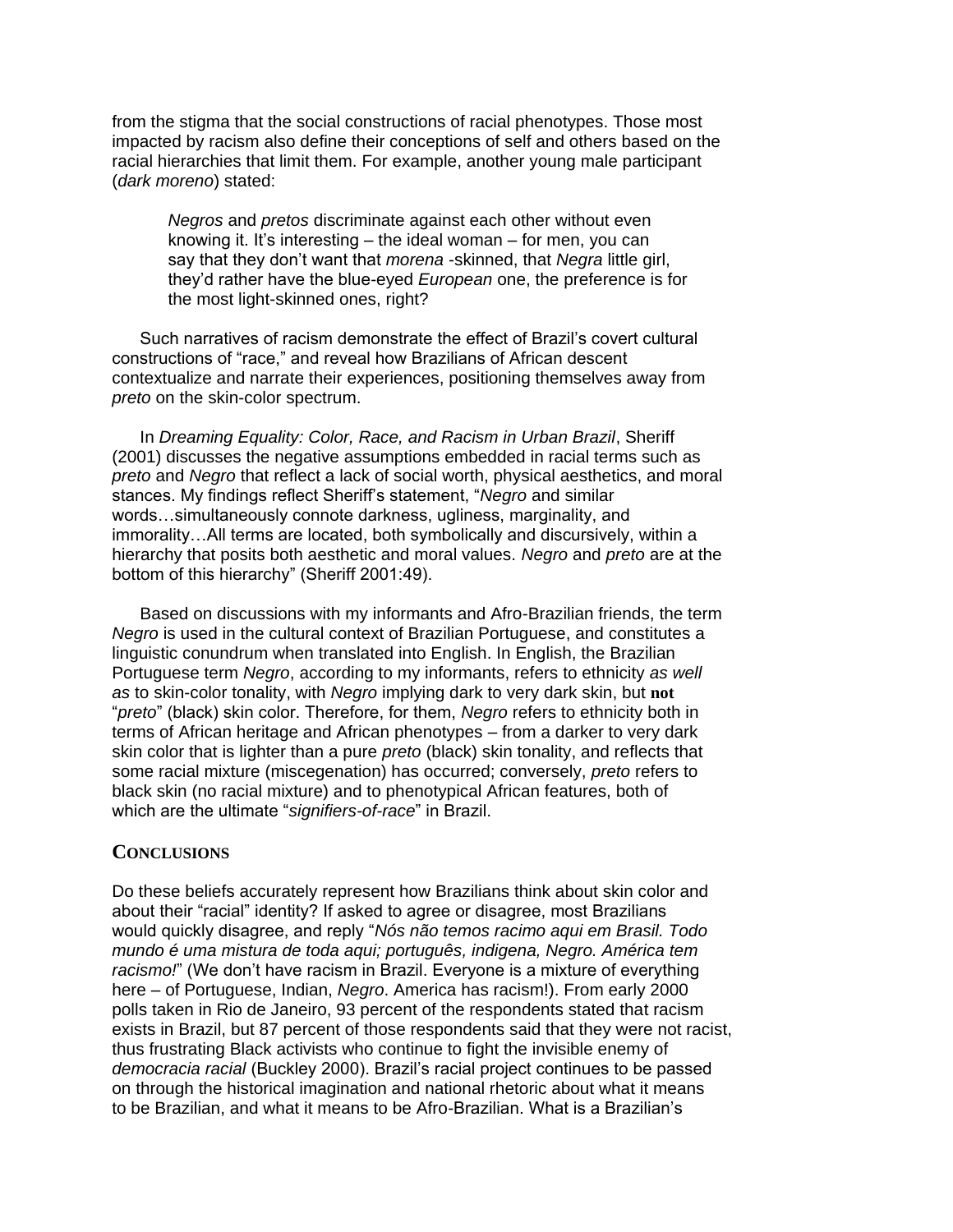color? It is mostly a mixture (*mulatto*), but it is seldom that Brazilian's selfidentify as *preto* or African.

How can racism in Brazil be transformed? Perhaps one way to approach this question is by comparing racial transitions between the United States and Brazil. Omi and Winant (1994) employ their theory of *racial formations* to the minority movement of the 1950s and 1960s in the US. They argue that two important changes were characteristic in US racial politics during these decades:

• A paradigm shift occurred in the constructed meanings of race

and racial identities, which led to the civil rights movement.

• The civil rights movement generated new black social movements that contested the nature of racial politics (Omi and Winant 1994:95-98).

I also contend that legalized racism became increasingly controversial in the US after World War II, thus placing the country in an awkward position as leaders in the creation of the United Nations (UN) and the drafting of the Universal Deceleration of Human Rights (UDHR). The obvious nature of legalized racism in the US provided a clear and present admission of racism in a country that had been instrumental in drafting the UNDHR. The ideological support for human rights and the contradiction of them in the US played a significant role in the Civil Rights Movement. No such obvious contradictions were recognized in Brazil, where the ideology of *democracia racial* alleged that racial relations in Brazil were ideal (Frazier 1992; Freyre 1987).

Another difference between US and Brazilian racism is the lack of successful and on-going Black Pride movements in Brazil. In his study of the Afro-Brazilian activist movement, Hanchard (1994) asks why Black pride movements in Brazil have not generated a similar civil rights movement. Sociologist France Winddance Twine shares Hanchard's curiosity about the failure of Afro-Brazilian activists to create and sustain a Black pride movement such that the ideology of *democracia racial* is denounced. Winddance Twine's research explores the question of race through "…the perspective of ordinary Brazilians who are not engaged in antiracist activism…[instead of through the lenses of]…historians, sociologists, and political scientists [who] have sought an answer to this paradox by analyzing the elite…the state…or antiracist activists (1998:4-5). My research draws upon her approach, and supports her findings by further illustrating how everyday ordinary Afro-Brazilians think about, feel, and understand their experiences of racism in Brazil's *democracia racial*, while also addressing the elite's construction of the state's policy of *democracia racial*.

Participants in my study were aware of the symbolic, metaphorical, and social meanings connected to skin colors – especially darker tonalities. However, other than general knowledge about Africa's colonial subjugation and its subsequent poverty, misery, and "backwardness," my informants were unable to provide stories or historical information about African history that invoked a sense of pride in being African. The lack of popular discourses that valorize African history (not simply *candomblé, samba, and carnival*) suggest a paucity of African Studies educational programs in Brazilian primary and secondary educational settings, as well as in Brazil's institutions of higher learning. In essence, Brazil's racial project has been more subtle than in the US. Absorbing African and Indigenous bodies into a constructed Brazilian identity that validated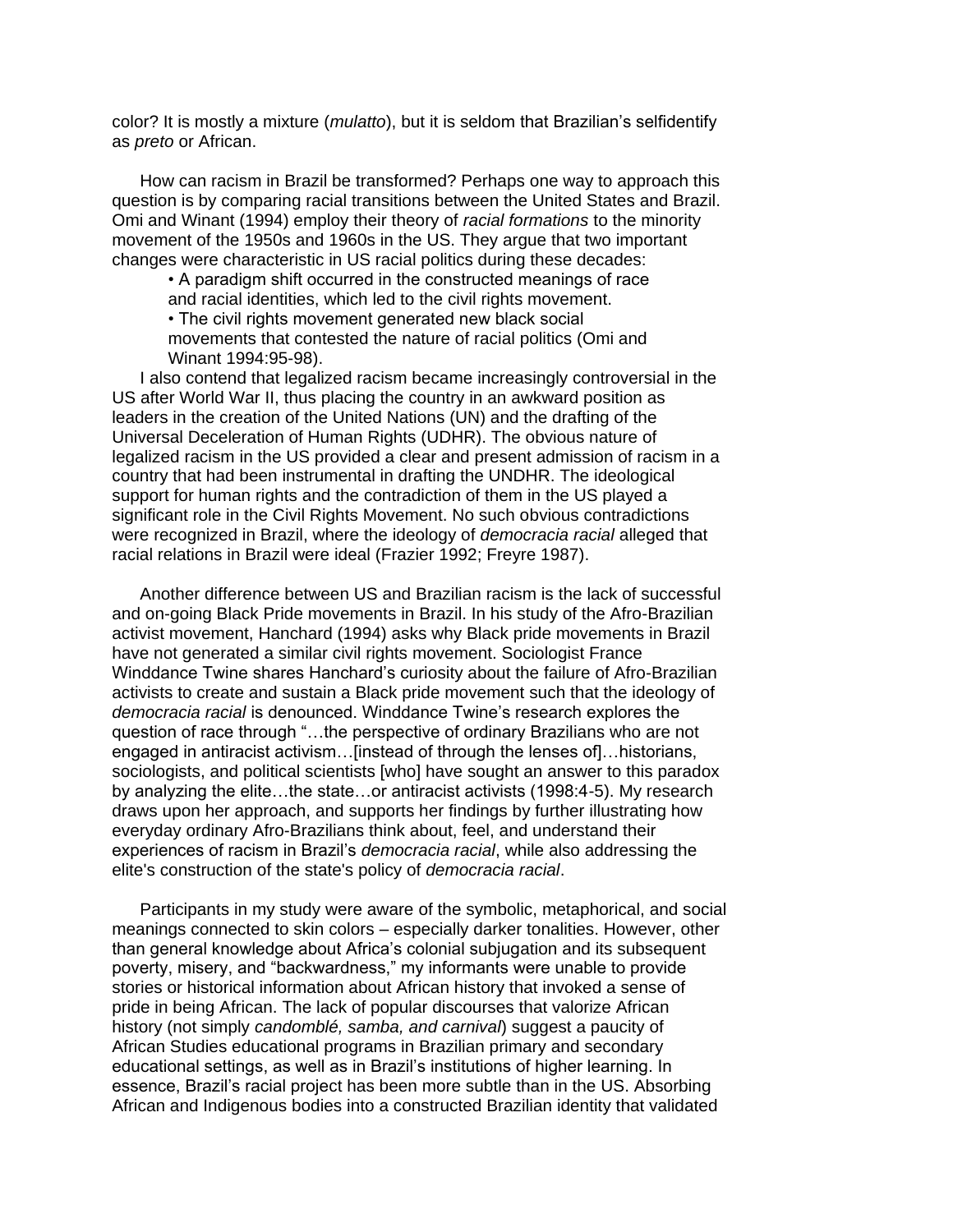Western European Enlightenment ideals effectively dissolved the possibility of being Afro-Brazilian. The only viable embodied identity is that of the *mulatto or mestiço* – whose skin-color and phenotypes reflect Western European aesthetics.

To Brazilian social scientists, racism is both palpable and visible, but is successfully silenced in everyday public life. Popular discourses continue to conceptualize poverty and inequality as a social class issue, yet statistics on health, education, and employment bear out the serious inequities that exist between *preto*, *Negro*, and lighter-skinned *moreno* Brazilians. A female history professor argued that the inferiority of the darker-skinned Afro-Brazilian is tacitly understood because of the pejorative constructions of African phenotypes associated with slavery, and the lack of educational material and curriculums that present non-colonial historical perspectives about Africa and her people: "…it is necessary to remove this mystique of the inferiority of the *Negro*, of him being less than others. As long as this impression lasts, *Negros* will be viewed as only slaves." As she implies, the socio-historical racial project in Brazil can be mitigated by social actors identifying their socio-historical past and insisting on re-claiming their stolen identities. Such individual actions can result in forms of social action that refuse to accept the *hegemony* of everyday "common sense" notions of the ways things are.

My informants' stories reflect the material, temporal, and psychological costs of being an individual with Afro-Brazilian phenotypical traits. Hair, lips, noses, body shapes, and skin colors that reflect African descent are highly stigmatized and even considered offensive, especially for Brazilian women (Baran 2007:388). Like Baran, I did not find these observations to be an anomalous, since they were common among participants in my research. Of interest, however, is the tension between the personal knowledge that racism exists, and the continuation of the dominant popular discourse of *democracia racial*.

Data in this study reflect the racial consciousness of individuals living in Belo Horizonte across class, age, race, and gender; these data demonstrate that dialogues about racial discrimination and stereotypical perceptions about blacks are consciously known, understood, and even accepted. Why, then, does the myth of *democracia racial* persist? While the participants in my research are keenly aware of racism in terms of its practices and codes, open public discourses about the ways in which racism functions in Brazil have, until very recently, not become part of classroom discussions or open public debate. Individual experiences with racism are felt and acknowledged, yet repressed. Participants stopped short of converting their feelings into complaints or social activism because they had no faith that the law would provide them with justice. When asked why they didn't report racism in the job market, for example, the most common reply was that nothing would come of their complaint; "laws stay on the paper in Brazil," or "laws function for those who don't need them in Brazil."

To paraphrase Gramsci, *hegemony* requires the complicity of the oppressed to secure and maintain the necessary social control the nation-state has over them (Buttigieg 1992). While my informants realized that they were denied the same opportunities available to non-racialized groups, their social status, and to some extent, their racial identity has been expertly managed and maintained by the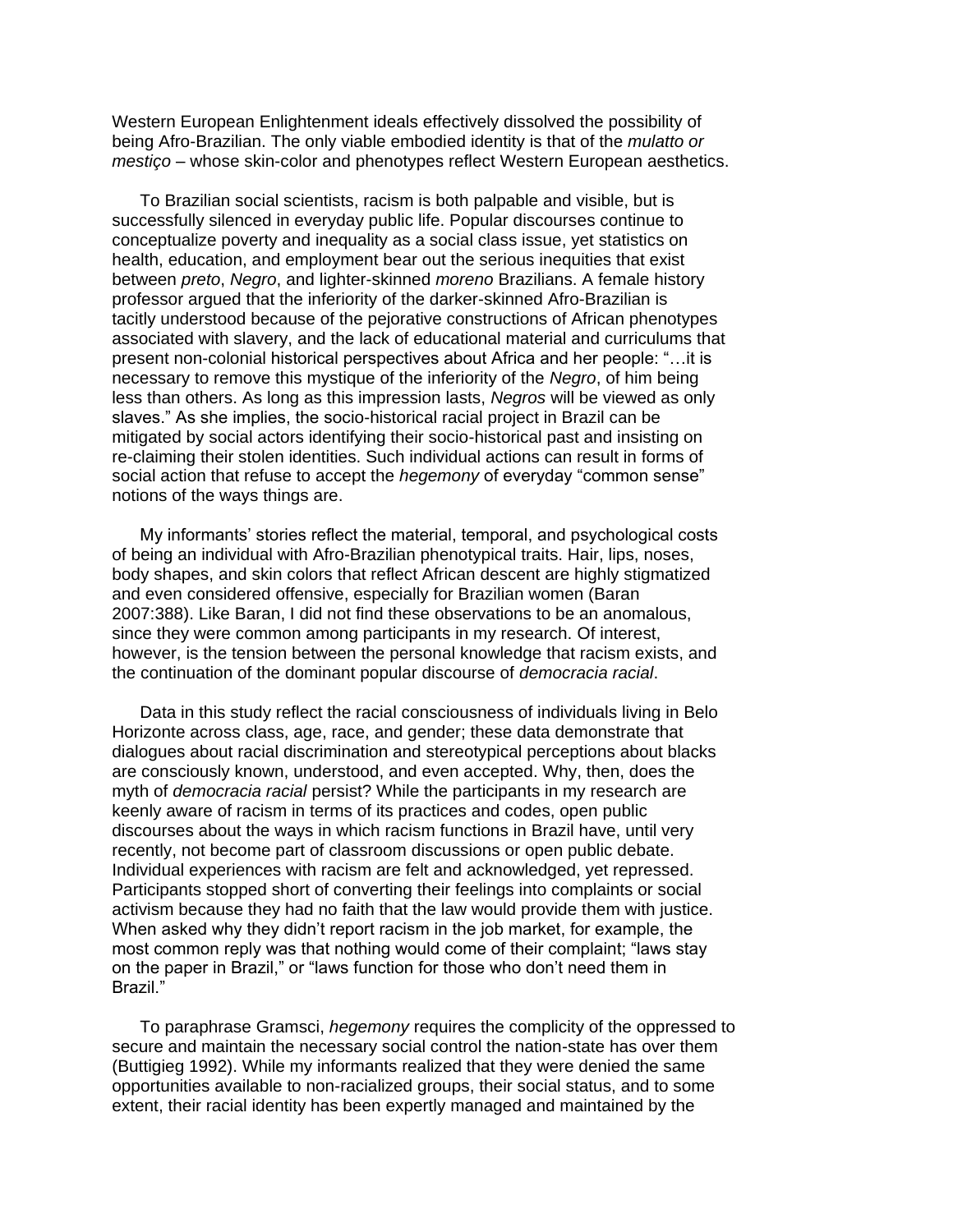hegemonic racial project initiated by the Brazilian nation-state after abolition. Those who experience racism have little recourse and fewer resources with which to transform their false-consciousness.

Brazil's national identity and the ideologies that formed it are embedded in systems of education, the media, religion, informal and formal market places, and within everyday performances of both individual and collective identity. While participants are either partially or largely aware of racism directed at them, they are unable to mobilize their own indignation in ways that publically call attention to their marginalization. In the 1950s, African Brazilian scholar and activist, Abdias do Nascimento, stated that those who believe in Brazil's *racial paradise*:

do not perceive the subtle socio-psycho-logical theory that has been intricately built and developed over the course of our history, landing those who partake of it in a surrealist labyrinth. This has retarded, but not eradicated, the spectacular emergence of prejudice and its consequent counterpart, also spectacular, the militant reaction of blacks (da Silva Martins, Medeiros, Nascimento 2004:788).

While I have argued that through the social processes of hegemony and false consciousness, the oppressed foment their own oppression, I also argue that the Brazilian racial project can be altered or even reversed when activist social movements gain momentum through the efforts of individual and collective actors in partnership with social institutions. Yet before Black Pride activist movements and open public discourses about race can take root and spread in Brazil, new ideological paradigms about racial identity need to be forged, such that racial identities (different from the nation-state's constructed tri-ethnic racial blend) are validated in individual actors and within social and governmental institutions.

Theoretically, Marx defined "ideology" as a system of ideas that generates thoughts and experiences. Thoughts and experiences in turn are dependent on the physical and symbolic environment in which individuals live. While Marx refers most commonly to commodity production and social relations when discussing ideology, I extend his theory to race relations; "race" is a creation of historical relationships (ideologies), hegemonically constructed as social capital, and extending into all aspects of everyday life (Marx and Engles 2001).

I argue that the historical ideology of Western European twentieth century paradigms of scientific racism and nation building required Brazilians to accept the premise of the biological supremacy of Western European whites. Brazilian nationality rested on the acceptance that "in less than a hundred years Brazil would have no Negroes whereas the U.S. would have the problem of twenty or thirty million" (Winddance Twine 1998:7). Racism in Brazil is ironic, convoluted, and secretive, generating a particularly difficult oxymoron that combines scientific racism with racial miscegenation, while maintaining white superiority. Authenticity through ethnicity has not yet been realized in Brazil.17

To create a counter-ideology capable of initiating a palpable challenge to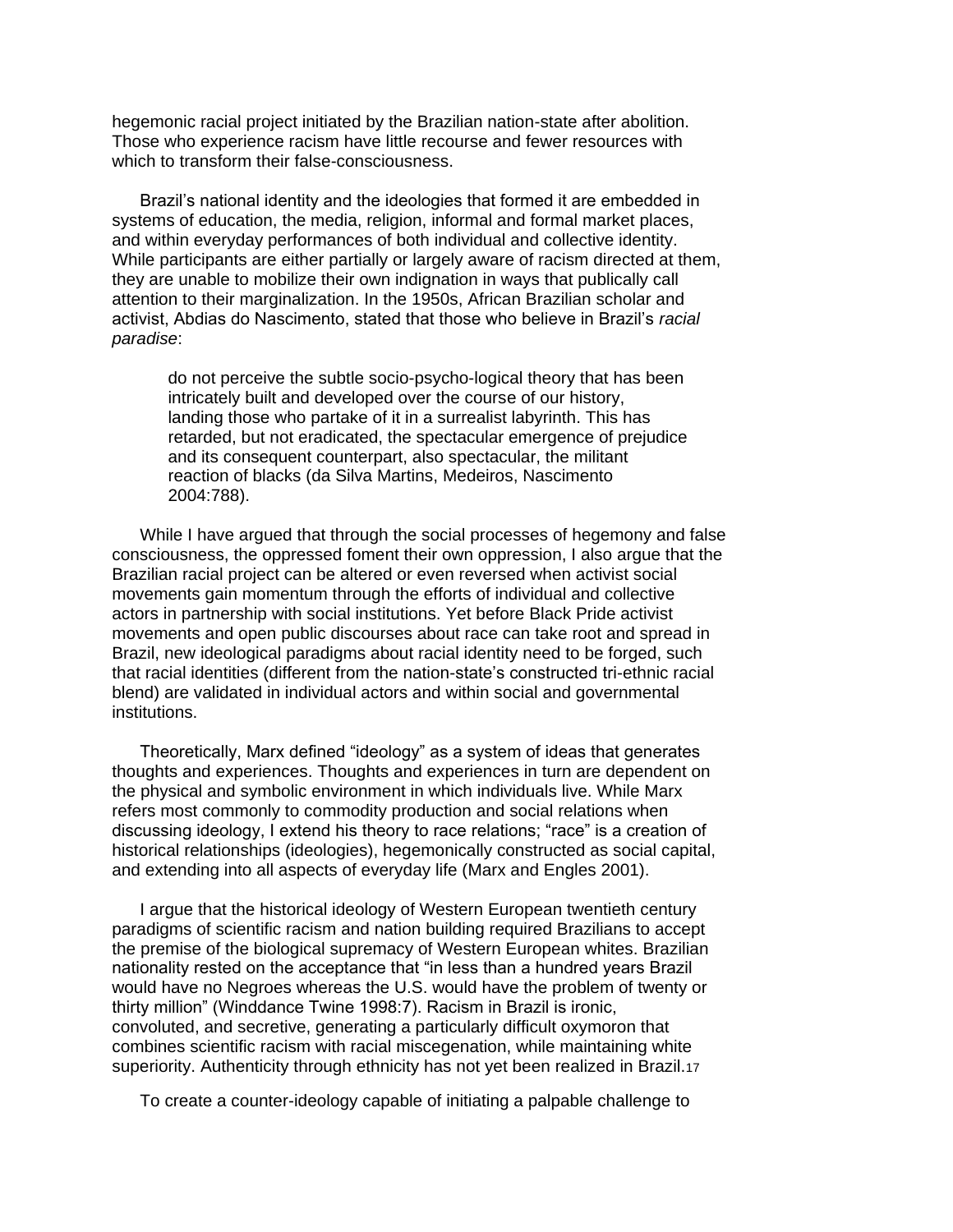*democracia racial* might require a recognition of ethnic identities; an "unblending" of Brazil's ambiguously constructed racialized bodies (Nobles 1995). As my data demonstrate, Brazilians are cognizant of racial categories (phenotypes and skin-colors), while preferring to self-identify in the racially ambiguous category of *moreno/a*. By self-identifying within Brazil's racially ambiguous *moreno/a* category, social actors employ the underlying bi-polarity of *democracia racial's* ideological constructs, and in so doing demonstrate the depth and power of Brazil's structural racial formations. The contradiction between my participants' awareness of racism in their lives, and their proclivity to self-identify most frequently within the tri-racial category of *Moreno/a* might be attributed to an intermediate state of consciousness, a slippery-slope where no traction can be found, between shifting paradigms that define race in Brazil.

New challenges to existing discourses about race and racialized bodies are expanding, and the term Afro-Brazilian is becoming a common referent for darker-skinned African descendents in social science literature (Bailey 2009; Caldwell 2007; Dávila 2006; Telles 2004; Twine 1998), suggesting that this topic is no longer silenced and that the term itself has dialogic value. Indeed, the intense debate around the implementation of the quota system for Brazilian universities is another indication of the changing ideology of race in Brazil.

A good example of the potential for new paradigmatic ideological formations can be found in a series of historic events that I identify as occurring during the mid-1990s. These events paved the way for a major fracture in the status-quo of the national discourse on race in Brazil:

• In 1995, President Henrique Cardoso began to prepare the way for the dismantling of *democracia racial*, and in 2005, he declared that racial discrimination against Afro-Brazilians does exist in Brazil. Cardoso became the first Brazilian president to reject publically and officially the myth of Brazil's racial democracy. • The second important event is the Third World Conference on Racism, Racial Discrimination, Xenophobia, and Intolerance, held in Durban, South Africa in 2001. The conference was well attended by black movement Afro-Brazilian activists who exerted considerable pressure on the media to pay attention to the issue of racism in Brazil. By the summer of 2001, the Brazilian media finally began to openly investigate racial discrimination in Brazil. • The third important event occurred in the same year, 2001, when establishing affirmative action plans for college entrance into public universities was proposed. However, the constructions of Brazilian racial identity posed a difficult question: How can one establish programs to favor blacks when we cannot even determine who is black? (dos Santos and Obianuju C. Anya 2006:30-31). This question continues to be the center of debate about race, racism, and racial inequality in Brazil.

Embarking on a plan to define social benefits by "race," seventeen Brazilian universities used quotas in 2003. Instigated at the federal level, this decision has been hotly debated in the popular media (Pimentel 2003; Vogt 2003; Figueredo 2008). However, even with the encouragement of the Federal Ministry of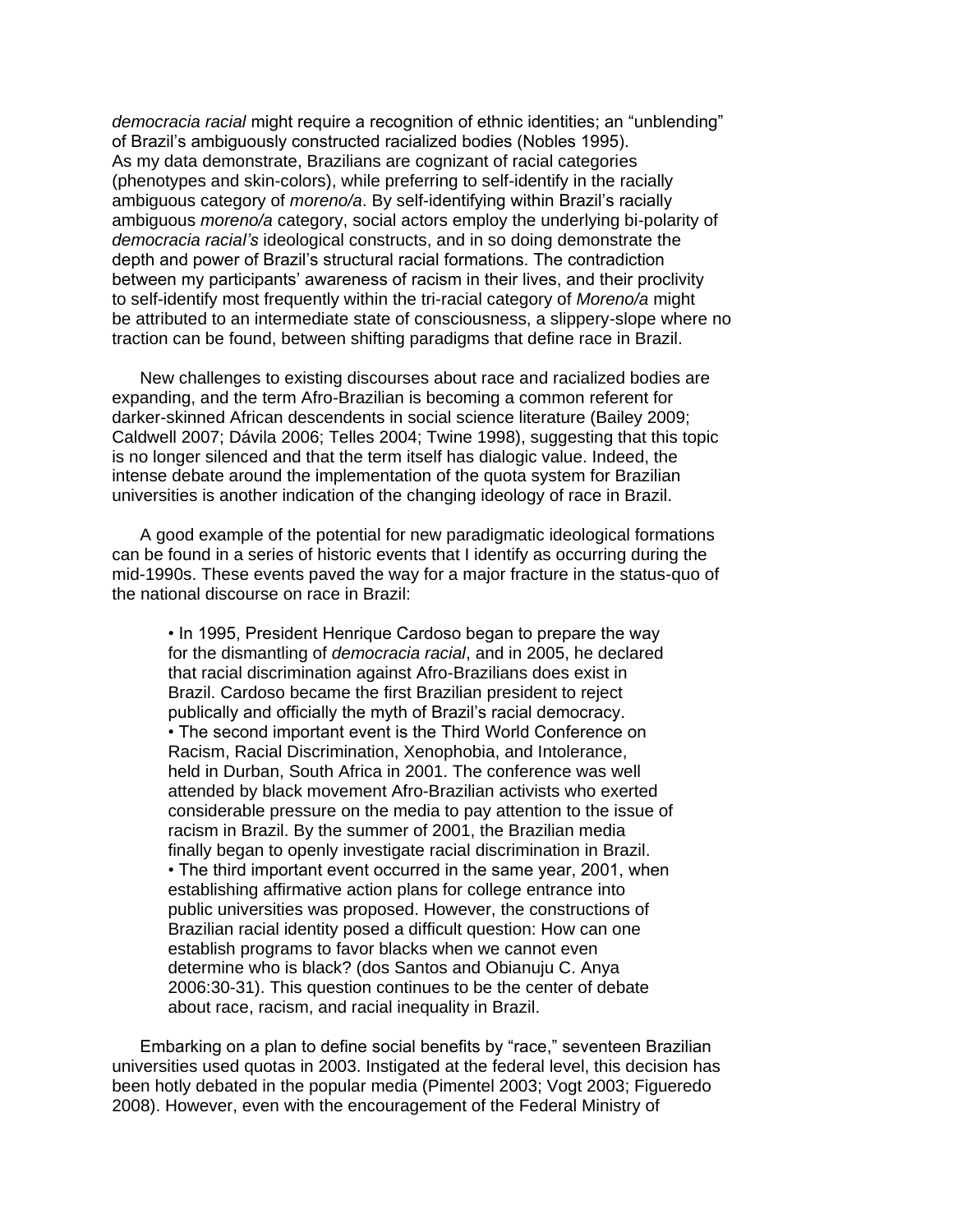Education, only 13.8 percent of new students have entered Brazil's 56 federal universities based on the quota system, and less than half of all the federal universities have an affirmative action program in place (*Folha de São Paulo* 2006).

The Brazilian government must continue to expand and better implement existing affirmative action and quota system based programs that focus on economic *and* skin-color criteria for students applying to public and private universities.18 Another important development should be the creation of new funding sources, and expansion of existing accessible financial aid programs with low interest rates and flex payment plans for economically poor students of all ethnicities (most likely, the majority of these students would be of darker skin color with Afro-Brazilian phenotypes or students of indigenous ethnicity).19

A cyclical process of engagement is necessary to carve out a new paradigm of Brazilian identity, one that acknowledges ethnic differences, and rejects social class as the epicenter and cause of racial and social inequalities. Debates in public forums, on media outlets, and internet chat-rooms between everyday *mulatos*, *pardos*, *armarelos*, indigenous ethnicities, Afro-Brazilians, and those who self-identify as white can foment the expansion and dissemination of information about experiences of racism, notions of racial identity, and identification of racial practices. Politicians, state and federal bureaucrats, financial CEOs and other elites cannot be in charge of leading Brazil into discussions about race and inequality. NGOs, public and private foundations, universities, academic researchers and applied anthropologists, and media activists must continue with their involvement in developing campaigns that support and raise awareness about the historical processes that formed racial attitudes and beliefs that continue to support racism in Brazil. Dismantling *democracia racial* will require deep and profound structural changes within Brazilian society.

While some Brazilians consider the topic of race to be repugnant, it needs to be openly discussed in the public domain of politics, educational systems, media outlets, film industries, and within the chambers of Brazil's federal and civil courts. Breaking the silence of Brazil's *democracia racial* will require meaningful social and economic changes at structural levels within government, institutional, and organizational entities that currently perpetuate racial ideologies that reflect colonial treatments of targeted racialized bodies.

What can we learn about racism in the Americas? Brazil's *democracia racial* and the "one-drop-of-blood-rule" in the United States produced abhorrent systems of racial oppression and human suffering. While some social science scholars argue that the US is moving toward "color-blindness" in terms of "race," and that Brazil is reluctantly accepting university quota systems based on "race," it is clear that both racial systems must be understood in terms of their respective socio-historical constructions (Bonilla-Silva 1999; 2010; Doane and Bonilla-Silva 2003; Telles 2004). Both used science to inform and construct political economies of racialized practices that produced as yet unacknowledged genocides on both continents.

Unless the "seamier" side of Brazil's socio-historical constructions of "race"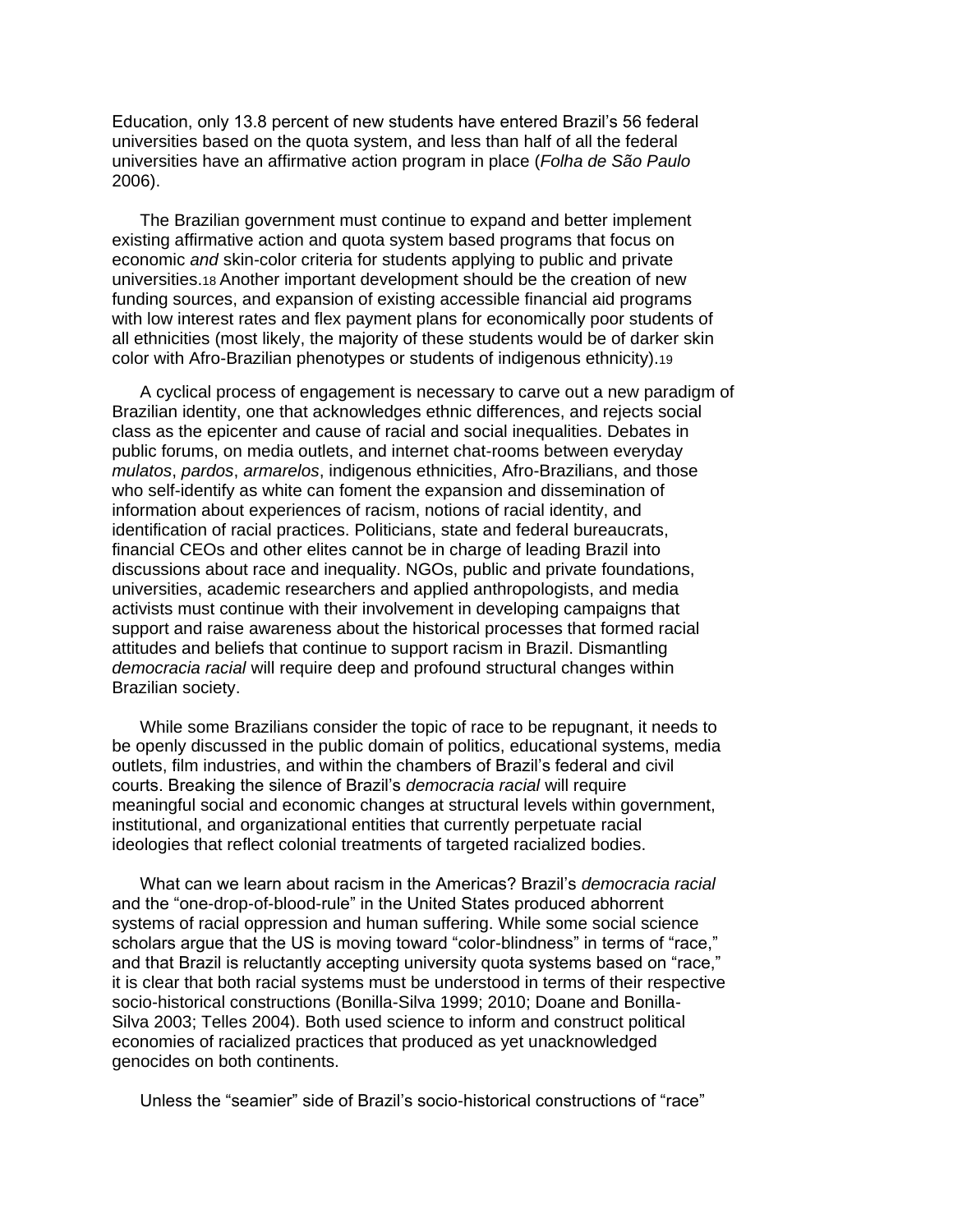is exposed, the insights to understand their own cultural inheritance and the ability to reach for authentic equality will be lacking. Without understanding culturally constructed ancestral behaviors from the social and biological sciences and colonial political agendas about "race," societal change toward equality will remain elusive, as will the various acts of reconciliation necessary for healing.

#### **ENDNOTES**

1Since it was identified by research participants as an ethnic identity, the term *Negro* is capitalized in this paper.

2In this article, race is considered a cultural construction; not a category that defines physical differences between and across human variation.

3*Democracia racial* (racial democracy) is a term frequently used to describe race relations in Brazil. Coined by Freyre in the 1930s, *democracia racial* formulated the belief that Brazilian's do not view each other through the lens of race. Hence, the term denied that Brazilian's harbor racial prejudice towards one another. Freyre argued that the highly miscegenated tri-racial composition of Brazil's population resulted a racial mixture that equalized social and racial relations. See Skidmore's *Black into White* (1974) for his dated, but historical text on debunking the Brazilian notion of *democracia racial*.

4The term *moleque* refers to a young street child. Originally, the term was used to describe a slave child. During slavery in Brazil, using this term for a white person was extremely offensive since it was a term used only for young slaves (Mikulak 2002; Mikulak 2007a: Mikulak 2007b). Today, this term has a variety of meanings, some of which are no longer considered pejorative or demeaning, depending on the region in Brazil, and the context in which it is used. *Trombadinha* refers to an individual, usually of young age, who does not have resources for survival, lives on the street, and robs to survive. The term *pivete* refers to a street child or poor child living on the streets who is dangerous due to his circumstances. Such individuals are seen to be drug users, and to display violent behaviors (Mikulak 2002; Stephens 1999).

5The term *favela* refers to communities of economically poor people (often darkerskinned Afro Brazilians) living as squatters in shantytowns (slums) on the periphery of small and large cities in Brazil; the term *favelados* refers to the population living in Brazil shantytowns.

6Symbolic power is referred to in this article as cognitive maps, constructed by social agents based on socio-historical and hegemonic norms (Boyer 1999).

7Ethnicity is understood here to refer to cultural expressions that identify difference among marginalized and/or peripheral groups within a nation-state (Sanjek 1971).

8Other social scientists exploring race relations based on census data include Nobles' (2000) work on the politics of race, censuses, and citizenship, Royal and Dunston's (2004) work on changing paradigms of race due to human genome research, and Andrade's (2003) research on quota systems in Brazilian.

9The meaning of terms to define people-of-color include: *caboclos* (mixture of white and Indian), *sertanejo* (peasant from rural northeastern backlands), *caipiras* (peasant from the rural southeast), and *moleque* (slave child, person without dignity) (de Holanda Ferreira 1975; Stephens 1999). Each linguistic distinction reflects a symbolic phenotypical appearance.

10The term "personalistic" refers to the doctrine of subjective realism which regards personality, appearance, and social position as the means in which to interpret everyday reality. Mainwaring (1988) provides the following assessment of personalism in Brazilian politics: "One of the factors that has undermined party competition and helped sustain elitist forms of domination in Brazil has been pervasive clientelism. Rather than providing mass entitlements, politicians have generally attempted to win popular support by providing personal favors. Competition is then reduced to personalistic rivalries among those politicians who compete for votes in a given region; it has no programmatic basis. Personal favors and clientelism exist in all political systems, but the extent to which they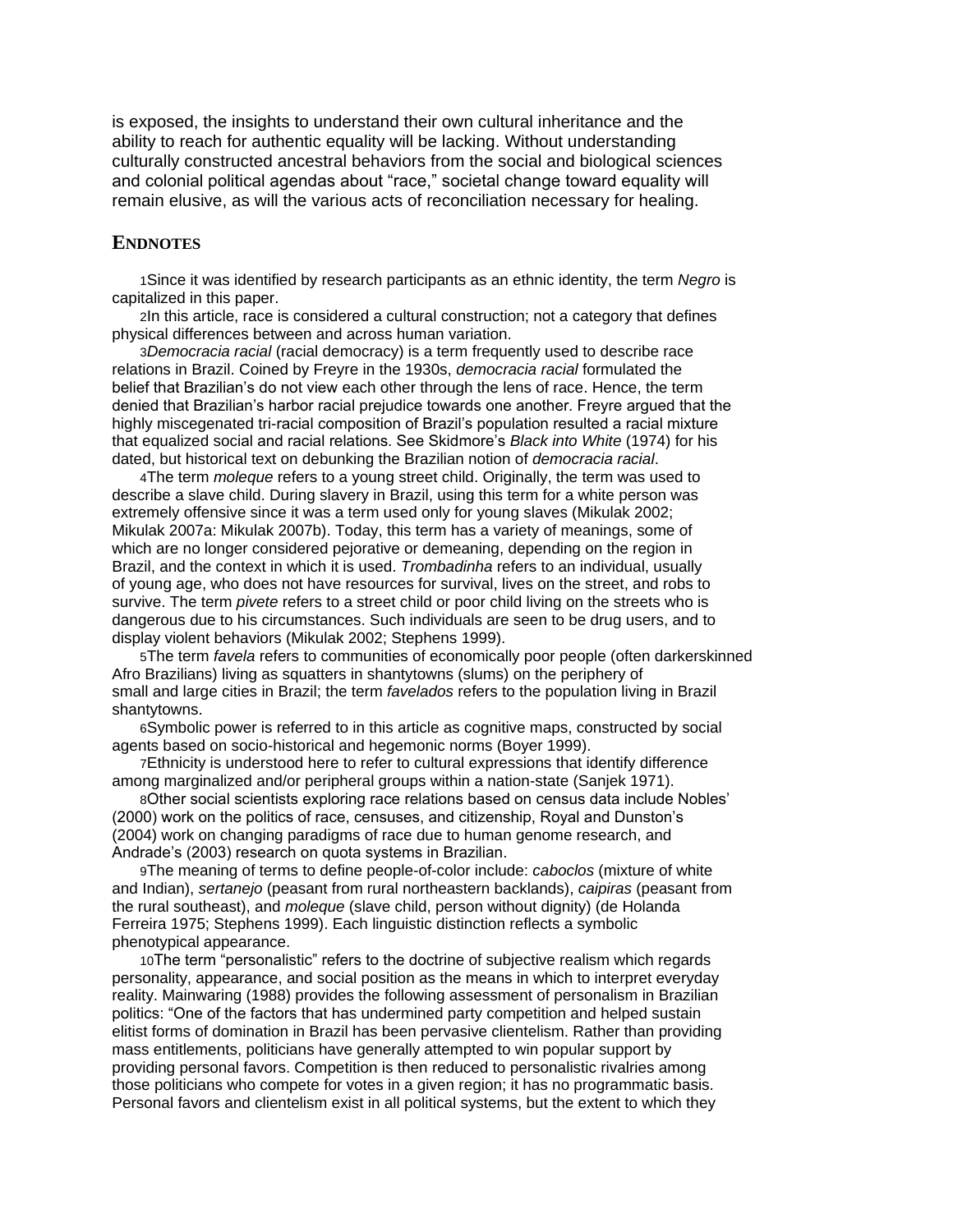undercut broad-based competition in Brazil is exceptional" (p. 98).

11While Brazil's slavery has often been touted as less cruel and more benign than slavery in the United States, when slaves were allowed to purchase their freedom and land, the paternalistic relations of patron-client dependency remained in place through a variety of social and institutional practices that include lack of access to quality education, medical care, and social services (Skidmore 2003).

12For a discussion on polygenesis, monogeneses theories, social Darwinism, Lamarkian evolution, and classical cultural evolutionism see Baker 1998; Jahoda 1999; Schwarcz 1999 and Service 1985.

13The term "minors" was a legal code used to categorize darker-skinned, economically poor street youth, while the term "adolescent" was used to describe lighter-skinned, middle and upper-class youth. Batteries of psychological exams were used to demonstrate the degenerate capacities of minors, and to levy sentences that unjustly incarcerated street youth (Rizzini 1994).

14However, Brazil is making progress in reducing extreme poverty: for example, between 1990 and 2005, extreme poverty was reduced by 12%, and poverty was reduced by 14% (World Bank 2007).

15Functional Illiteracy refers to less than 4 years of schooling.

16Brazilian educational systems are socially and historically linked to it its colonial history. In Brazil, education began with the Jesuits in 1549, and remained in their hands for 210 years. In 1759, the Jesuits were expelled from Portugal and her colonies, and religious education was transferred from the church to the state. The educational system remained stagnant until the beginning of the 19th century (McCoy 1959). See also Democracy, Authoritarianism, and Education Finance in Brazil (Brown 2002) for a discussion on the military regimes political clout with the private sector for educational funding of public universities at the expense of public primary and secondary education.

17Warren offers an interesting discussion on the exception to Brazil's tri-racial identity based on the concept of *democracia racial*. Ironically, according to his research it was the military dictatorship that changed Brazil's policies regarding Indian exorcism (Warren 2001:54-92).

18See Bailey's *Legacies of Race: Identities, Attitudes, and Politics in Brazil*, particularly chapter 8 on racial sorting for an excellent discussion of the polemics of affirmative action and quota systems (Bailey 2009).

19Other programs such as the *Bolsa Familia* (a health and school scholarship program for primary and secondary school children), has had some success in impacting poverty stricken families and their children. The program was fully initiated in 2003, and requires children between the ages of  $7 - 15$  to remain in school and to participate in social educational activities throughout the entire day. In exchange for complying with the rules of the program, families of participating children receive a specified monthly income (Ozanira da Silva e Silva 2007).

#### **REFERENCES**

- Amaral, Friedrich Ernesto. 2006. "Race Segregation in Brazil: a GIS Approach." http://paa2006.princeton.edu/download.aspx?submissionId=61570, accessed on 8/7/2010.
- American Anthropological Association. 1998. "AAA Statement on Race." http://www.aaanet.org/issues/policy-advocacy/AAA-Statement-on-Race.cfm, accessed on 6/18/2010.

Andrade, Eduardo C. 2003. "Quotas in Brazilian Universities: Good or Bad Idea?" Department of Economics Working Paper 303. University of Brazilia. http://www.unb.br/face/eco/cpe/TD/303Aug03EAndrade.pdf, accessed on 3/22/2010

Bailey, Stanley R. 2009. *Legacies of Race: Identities, Attitudes, and Politics in Brazil*. Stanford: Stanford University Press.

Baker, Lee D. 1998. *From Savage to Negro: Anthropology and the Construction of Race,*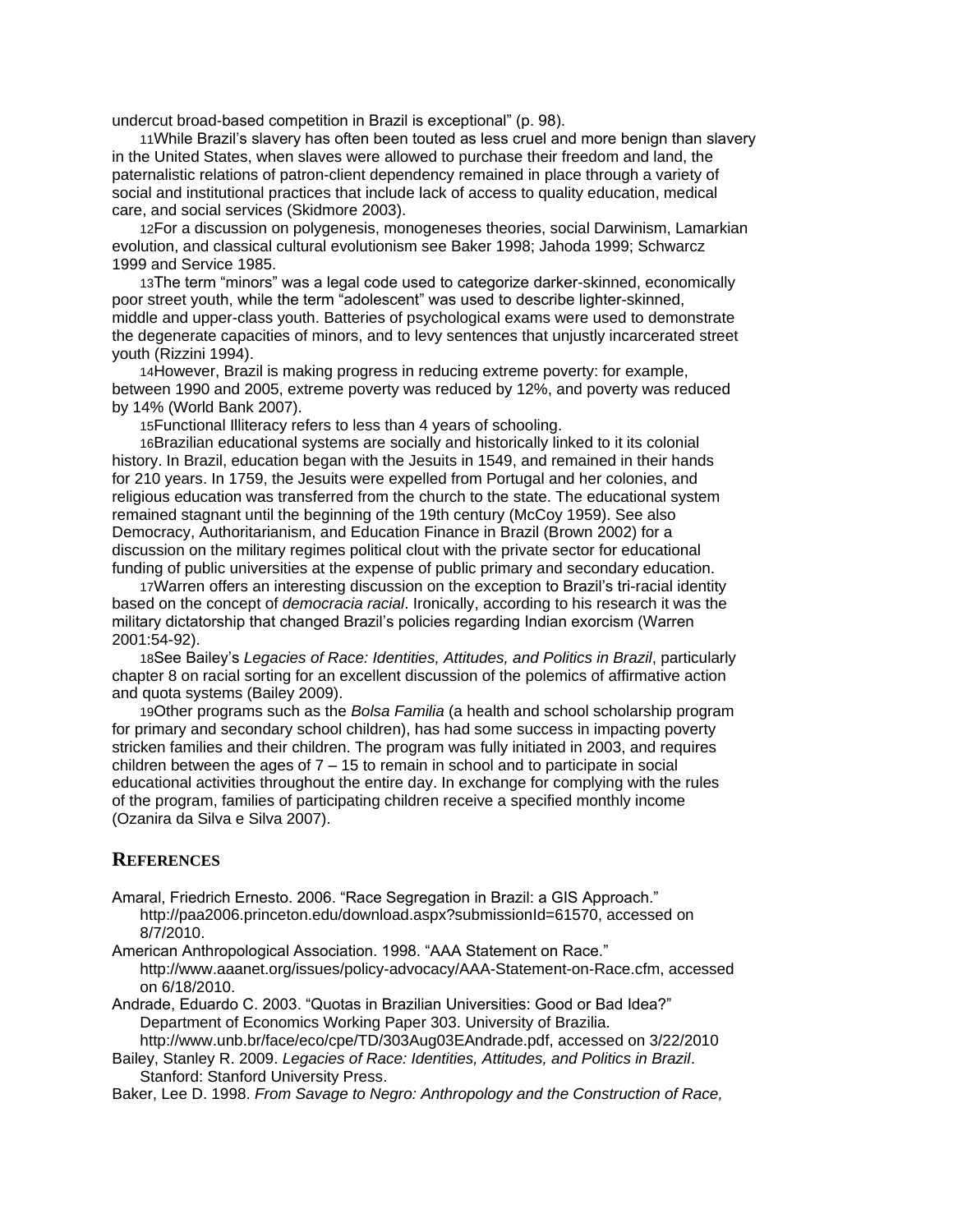*1896-1954*. Berkeley: University of California Press.

Baran, Michael D. 2007. "'Girl, You Are Not *Morena*. We Are *Negras*!': Questioning the Concept of 'Race' in Southern Bahia, Brazil." *ETHOS* 35: 383–409.

Bonilla-Silva, Edwardo. 1999. "The Essential Social Fact of Race." *American Sociological Review* 64:899-906.

Bonilla-Silva, Edwardo. 2010. *Racism without Racists: Color-Blind Racism and Racial Inequality in Contemporary America*. New York: Rowman & Littlefield.

Borges, Dain. 1993. "'Puffy, Ugly, Slothful and Inert': Degeneration in Brazilian Social Thought, 1880-1940." *Journal of Latin American Studies* 25: 235-256.

Boyer, Pascal. 1999. "Tracks of Cultural Inheritance: How Evolved Intuitive Ontology Governs Cultural Transmissions." *American Anthropologist* 100:876-889.

Brinton, Daniel. 1890. "Races and People." *Science* 16: 276 – 277.

Brown, David, S. 2002. "Democracy, Authoritarianism, and Education Finance in Brazil." *Journal of Latin American Studies* 34: 115-141.

Buckley, Stephen. 2000. "Brazil's Racial Awakening." *The Washington Pos*t http://www.hartford-hwp.com/archives/42/133.html. accessed on 4/5/2010.

Burdick, John. 1998. *Blessed Anastacia: Women, Race and Popular Christianity in Brazil.* New York: Routledge.

Buttigieg, Joseph A. Ed. 1992. *Prison Notebooks*. New York: Columbia University Press.

Caldwell, Lilly, Kia. 2007. *Negras in Brazil: Re-envisioning Black Women, Citizenship, and the Politics of Identity.* New Brunswick: Rutgers University Press. Vogt, Carlos Con Ciência. 2003. *O Brazil negro: Sistema de cotas para negros amplia debate sobre racismo. Atualizado em 10/11/200*,

http://www.comciencia.br/reportagens/negros/06.shtml. accessed on 2/10/2010. Dávila, Jerry. 2006. *Diploma of Whiteness: Race and Social Policy in Brazil, 1917 –*

*1945*. Durham: Duke University Press.

da Silva, Martins, Sérgio and Carlos Alberto Medeiros, Elisa Larkin Nascimento. 2004. "Paving Paradise: The Road from "Racial Democracy" to Affirmative Action in Brazil." *Journal of Black Studies* 34:787-816.

de Campos Meirelles, Henrique. 2009. "Banco Central do Brasil: Brazil at the Outset of the Crisis." http://www4.bcb.gov.br/pec/appron/apres/HM\_NY\_agosto2009\_v11.pdf. Slide 9. accessed on 4/13/2010.

de Carvalho, José, Alberto, Charles H. Wood, Flávia Cristina, and Drumond Andrade. 2004. "Estimating the Stability of Census-Based Racial/Ethnic Classifications: The Case of Brazil." *Population Studies* 58: 331-343.

de Gobineau, J. A. 1856. *Moral and Intellectual Diversity of Races.* Philadelphia: J.B.Lippincott & Co.

de Holanda Ferreira, Buarque. 1975. Novo Aurélio: *O Dicionário da Língua Portuguesa – Século XX1.* Rio de Janeiro: Editora Nova Fronteira.

de Paulo Souza, Telma Regina. 2005. unpublished paper. "Para uma politica de reconhecimento identitário." UNIMEP.

Doane, Ashley, W & Bonilla-Silva, Eduardo. 2003. *White Out: The Continuing Significance of Racism*. New York: Routledge.

do Valle Silva, Nelson & Carlos Hasenbalg. 2000. "Tendências da Desigualdade Educacional no Brasil." *Dados* 43 http://www.scielo.br/scielo.php?pid=S0011-52582000000300001&script=sci\_arttext. accessed on 5/14/2010.

dos Santos, Augusto, Sales and Obianuju C. Anya. 2006. "Who is Black in Brazil? A Timely or a False Question in Brazilian Race Relations in the Era of Affirmative Action? *Latin American Perspectives.*" Vol. 33, No. 4: 30-48.

Downie, Andrew. 2005. "In Un-P.C. Brazil, a List of 96 Offensive Terms Causes Offense." *Christian Science Monitor* May 17.

http://www.csmonitor.com/2005/0517/p01s04-woam.html. accessed on February 17, 2010.

Fernandez-Armesto, F. 1987. *Before Columbus.* London: Macmillan.

Figueredo, Cilene. Brazil! Brazil! *2008. Sistema de cotas já levou mais de 40 mil às*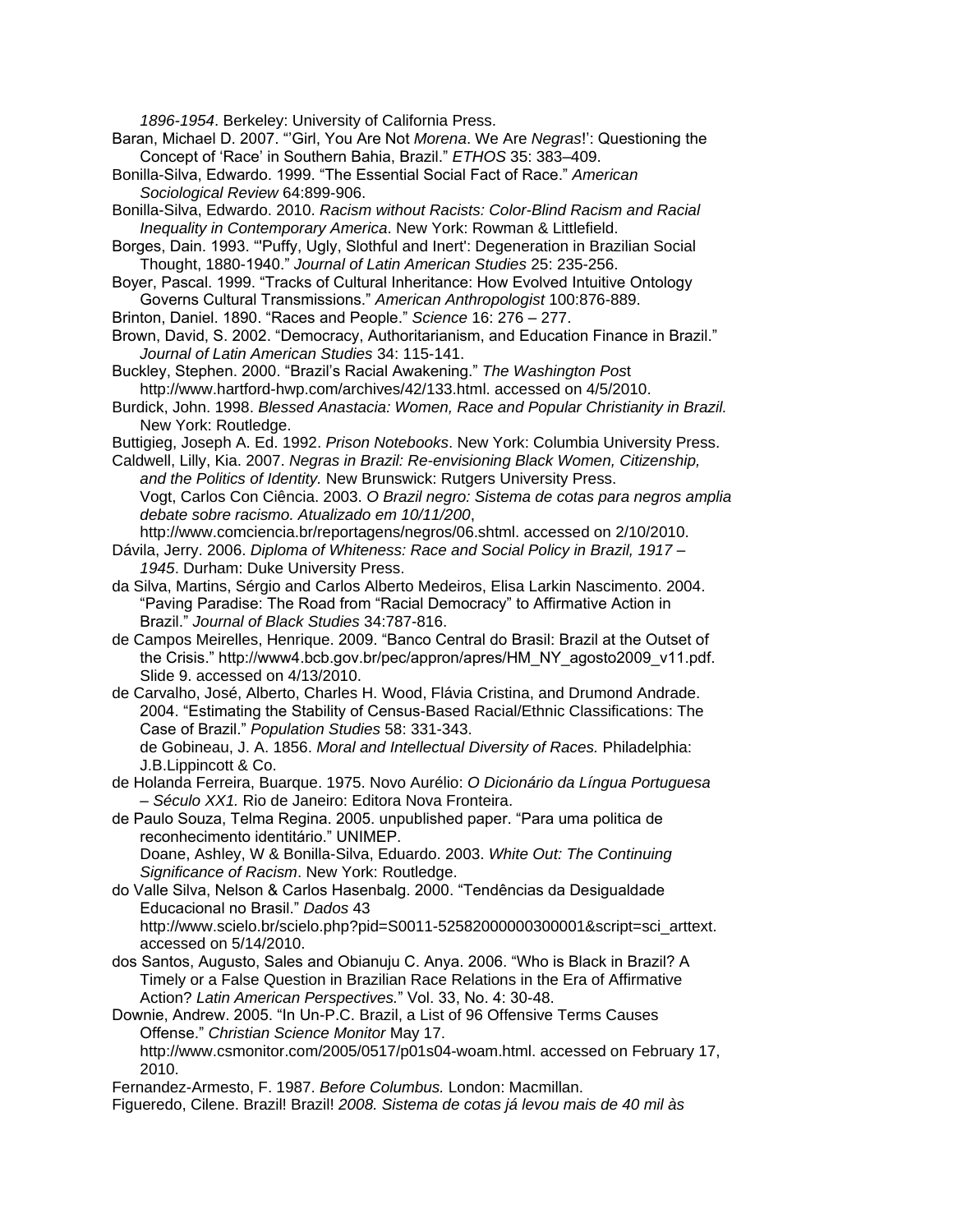*universidades*. http://nogueirajr.blogspot.com/2008/01/sistema-de-cotas-j-levou-maisde-40-mil.html. accessed on 3/15/2010.

- Fontaine, Pierre-Michel (Ed.). 1985. *Race, Class and Power in Brazil.* Berkeley, California: Center for Afro-American Studies, University of California Publication Services Department.
- Freyre, Gilberto. 1987. *Mansions and the Shanties: The Making of Modern Brazil*. Berkeley: University of California Press.
- Froude, James Anthony. 1895. *English Seamen in the 16th Century* (new ed.). London: Longmans Green.
- Goodman, Alan, Deborah Heath, and M. Susan Lindee (Eds.). 2003. "Human Races in the Context of Recent Human Evolution." Pp. in *Anthropology and Science: Beyond the Two Culture Divide – Genetic Nature/Culture*. Alan R.Tempelton (Ed.) Berkeley: University of California Press. 240
- Gould, Stephen, J. 1996. *The Mismeasure of Man*. New York: W.W. Norton & Company. Hale, Charles, R. 1997. "Cultural Politics of Identity in Latin America." *Annual Review of Anthropology* 26:567-90.
- Hanchard, Michael, G. 1994. *Orpheus and Power: The Movimento Negro of Rio de Janiero and São Paulo, Brazil, 1945-1988*. Princeton: Princeton University Press. Hanchard, Michael, G. (Ed.). 1999. *Racial Politics in Contemporary Brazil*. Durham: Duke University Press.
- Healey, Mark Alen. 2003. "Powers of Misrecognition: Bourdieu and Wacquant on Race in Brazil." *Nepantla: Views from South* 4: 391-402.
- Hellwig, David J. (Ed.). 1992. *African American Perspectives on Brazil's Racial Paradise*. Part 1, Chapter 5. Philadelphia: Temple University Press. IBGE. 2007. IBGE Cidades @ http://www.ibge.gov.br/cidadesat/default.php. accessed on 5/27/2010.
- Jahoda, Gustav. 1999. *Images of Savages: Ancient Roots of Modern Prejudice in Western Culture*. New York: Routledge.
- Leal, Victor Nunes. 1977. *Coronelismo: The Municipality and Representative Government in Brazil*. Cambridge: Cambridge University Press.
- Le Bon, Gustave. 1894. *Les Lois Psychologiques de l'évolution des Peuples*. Paris: Félix Alcan. (The Psychology of Peoples, Trans. anon from the revised and expanded 3rd Edition of 1898. /Macmillan, New York, 1898).
- Lloyd, Marion. 2010. "At Universities, Affirmative Action Faces Crucial Test." *The Chronicle of Higher Education*. August 23. http://chronicle.com/article/At-Brazils-Universities/123720/ accessed on 8/23/2010.
- Lovejoy, A.O. 1936. *The Great Chain of Being: A Study of the History of an Idea*. Cambridge MA: Harvard University Press.
- Lovell, Peggy, A. 2000. 'Gender, Race, and the Struggle for Social Justice in Brazil," In *Latin American Perspectives* 27: 85-102.
- Mainwaring, Scott. 1988. "Political Parties and Democratization in Brazil and the Southern Cone." *Comparative Politics* 21: 91-120.
- Marx, Anthony, W. 1998. *Making Race and Nation: A Comparison of the United States, South Africa, and Brazil*. Cambridge: Cambridge University Press.
- Marx, Karl. 1977. *Capital*, Volume one. New York: Random House.
- Marx, Karl and Frederick Engels. 2001. *Introduction to a Critique of Political Economy*. New York: International Publishers.
- Menand, Louis. 2001. "Morton, Agassiz, and the Origins of Scientific Racism in the United States." *The Journal of Blacks in Higher Education* 34:110-113.
- McCoy, Don, B. 1959. "Education in Brazil." *Peabody Journal of Education* 37: 39-43.
- Mikulak, Marcia. 2002. *The Social Construction of Disposable Children: Street and Working Children in Curvelo, Minas Gerais, Brazil.* Ann Arbor: ProQuest (UMI Dissertation Services).
- Mikulak, Marcia. 2007a. "Love and Suffering in Bom Jesus: Marileia as Favela Woman and Mother." *Bulgarian Journal of American and Transatlantic Studies* 2:2-10.
- Mikulak, Marcia. 2007b. "The Political Economy of Everyday Life: Working Children in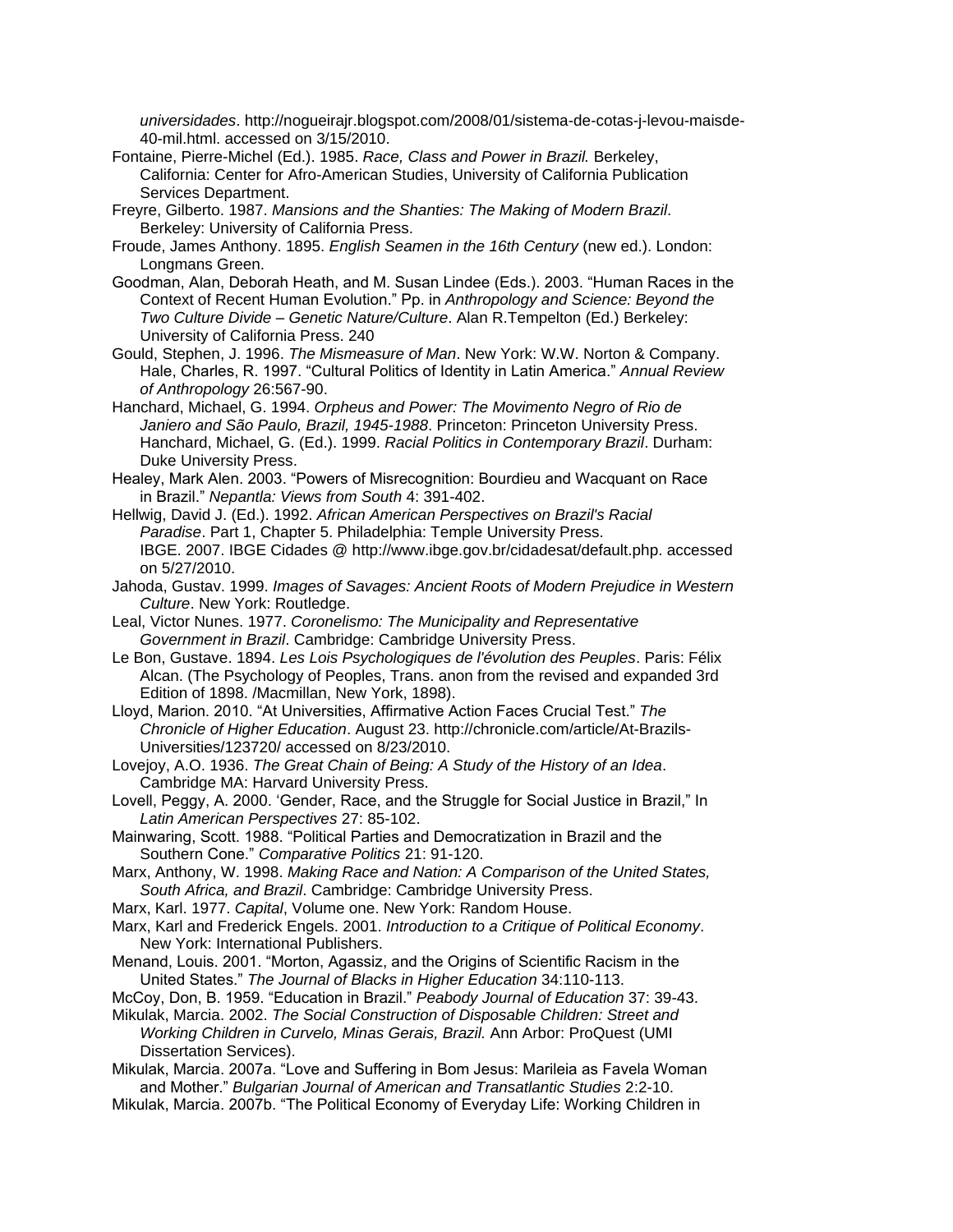Minas Gerais, Brazil." *Journal of Humanities and Social Sciences* 1:1-21

- Morley, Samuel, A. 2005. "Reducing Poverty in Brazil: Lessons Learned and Challenges for the Future." United States Agency for International Development (USAID). http://www.povertyfrontiers.org/ev\_en.php?ID=1514\_201&ID2=DO\_TOPIC. accessed 3/3/2010.
- Nagengast, Carole. 1994. "Violence, Terror, and the Crisis of the State." *Annual Review of Anthropology* 23: 109-136.
- Nobles, Melissa. 1995. *Responding with Good Sense: The Politics of Race and Censuses in Contemporary Brazil*. Yale University 1995. Unpublished PhD Dissertation
- Nobles, Melissa. 2000. *Shades of Citizenship: Race and the Census in Modern Politics*. Stanford: Stanford University Press.
- Omi, Michael & Howard Winant. 1994. *Racial Formation in the United States: From the 1960s to the 1990s.* New York: Routledge.
- Ozanira da Silva e Silva, Maria. 2007. "O Bolsa Família: problematizando questões centrais na política de transferência de renda no Brasil." *Ciência & Saúde Coletiva* 12:1429-1439.
- Paixão, Marcelo. 2004. "Waiting for the Sun: An Account of the (Precarious) Social Situation of the African Descendant Population in Contemporary Brazil." *Journal of Black Studies* 34:743-765
- Pimentel, Carolina. Brazzil Magazine. 2003. Brazil Does Not Want a Quota System from Russia. Wed., 13 October. http://www.brazzilmag.com/content/view/383/41/. accessed on 4/8/2010.
- Powell, J. W. 1888. "From Barbarism to Civilization." *American Anthropologists* 1: 97- 123.
- Prado, Caio, Jr. 1966. *A Revolução Brasileira*. São Paulo: Editora Brasiliense.
- Ramos, Italo. 2006. "Affirmative Action in Brazil: Day of the Lambs." *The Black Commentator*, 172:1-5
- Reichmann, Rebecca (Ed.). 1999. *Race in Contemporary Brazil*. Pennsylvania: The University of Pennsylvania Press.
- Ribeiro, Darcy. 2000. *The Brazilian People: The Formation and Meaning of Brazil.* Gainsville: University Press of Florida.
- Rizzini, Irene. 1994. *Children in Brazil Today: A Challenge for the Third Millennium.* Rio de Janeiro: Editora Universitaria Santa Ursula.
- Rodriguez, Clara, E. & Hector Cordero-Guzman. 1992. "Placing Race in Context, in Ethnic and Racial Studies" 14: .523-542
- Rodrigues, Nina. 1976. *Os Africanos no Brasil*. 4 ed.. São Paulo: Cia. Editora Nacional.
- Rothblatt, Jennifer. 1998. "O Crioulo! Addressee Terms that Address Race Relations in Brazil." Unpublished paper. http://www.udc.es/dep/lx/cac/aaa1998/rothblatt.htm. Accessed on 4/26/2010.
- Royal, Charmaine, D. M. and Georgia M Dunston. 2004. "Changing the Paradigm from 'Race' to Human Genome Variation" *Nature Genetics* 36, S5 - S7.
- Sanjek, R. 1971. "Brazilian Racial Terms: Some Aspects of Meaning and Learning." *American Anthropologist* 73:1126-1143.
- Sansone, Livio. 2003. *Blackness Without Ethnicity: Constructing Race in Brazil*. New York: Palgrave Macmillian.
- Schwarcz, Moritz, Lilia. 1999. *The Spectacle of the Races: Scientists, Institutions, and the Race Question in Brazil, 1870-1930*. New York: Hill and Wang.
- Segato, R. L. 1998. "The Color-Blind Subject of Myth; Or, Where to Find Africa in the Nation." *Annual Review of Anthropology* 27: 129-151.
- Service, Elman, R. 1985. *A Century of Controversy: Ethnological Issues from 1860 to 1960*. Orlando: Academic Press, Inc.
- Sheriff, Robin. 1997. "Negro is a Nickname that the Whites Gave to the Blacks": Discourses on Color, Race and Racism in Rio de Janeiro. Unpublished dissertation.

Sheriff, Robin. 2000. "Exposing Silence as Cultural Censorship: A Brazilian Case." *American Anthropologist* 101:114-132.

Sheriff, Robin. 2001. *Dreaming Equality: Color, Race, and Racism in Urban Brazil*. New